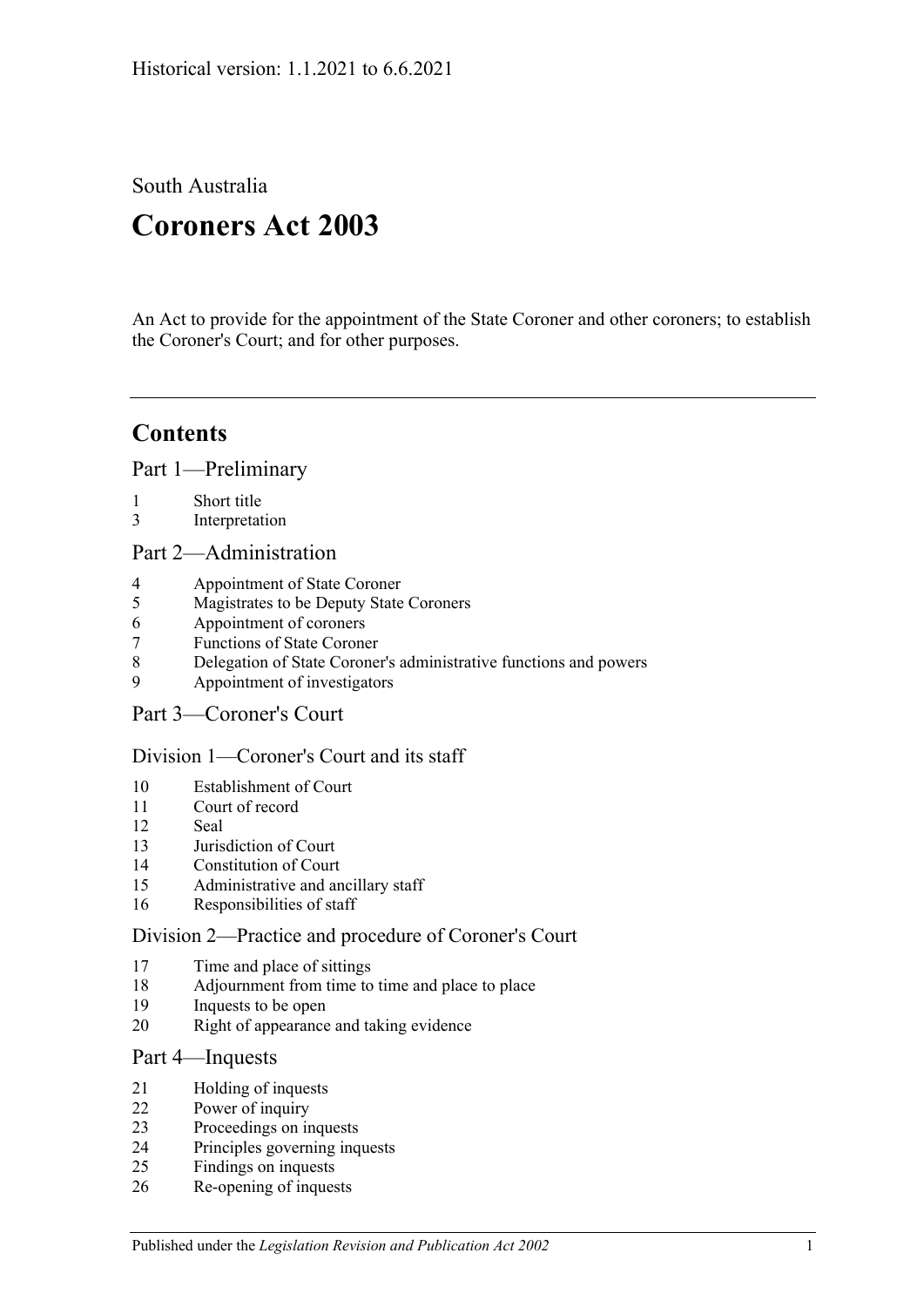- 27 [Appeals from findings made on inquests](#page-11-1) [Part 5—Reporting of deaths](#page-12-0)
- 28 [Reporting of deaths](#page-12-1)<br>29 Finding to be made
- [Finding to be made as to cause of notified reportable death](#page-12-2)

### [Part 6—Miscellaneous](#page-13-0)

- 30 [Order for removal of body for interstate inquest](#page-13-1)
- 31 [State Coroner or Court may provide assistance to coroners elsewhere](#page-13-2)
- 32 [Authorisation for disposal of human remains](#page-14-0)
- 33 [Immunities](#page-14-1)
- 34 [Confidentiality](#page-14-2)
- 35 [Coroners may not be called as](#page-14-3) witnesses
- 36 [Punishment of contempts](#page-15-0)
- 37 [Accessibility of evidence etc](#page-15-1)
- 38 [Provision of information derived from Court records etc](#page-15-2)
- 39 [Annual report](#page-16-0)
- 40 [Miscellaneous provisions relating to legal process](#page-16-1)
- 41 [Service](#page-16-2)
- 42 [Rules of Court](#page-16-3)
- 43 [Regulations](#page-16-4)

# [Schedule—Transitional provisions](#page-17-0)

# Part 16—Transitional provisions

25 [Transitional provisions](#page-17-1)

[Legislative history](#page-18-0)

# <span id="page-1-0"></span>**The Parliament of South Australia enacts as follows:**

# **Part 1—Preliminary**

# <span id="page-1-1"></span>**1—Short title**

This Act may be cited as the *Coroners Act 2003*.

# <span id="page-1-2"></span>**3—Interpretation**

(1) In this Act, unless the contrary intention appears—

*anaesthetic* means a local or general anaesthetic, and includes the administration of a sedative or analgesic;

*body* of a dead person means the whole, or any part, of the body (whatever its physical state may be);

*coroner* means—

- (a) the State Coroner; or
- (b) a Deputy State Coroner; or
- (c) any other coroner appointed under [Part 2;](#page-4-0)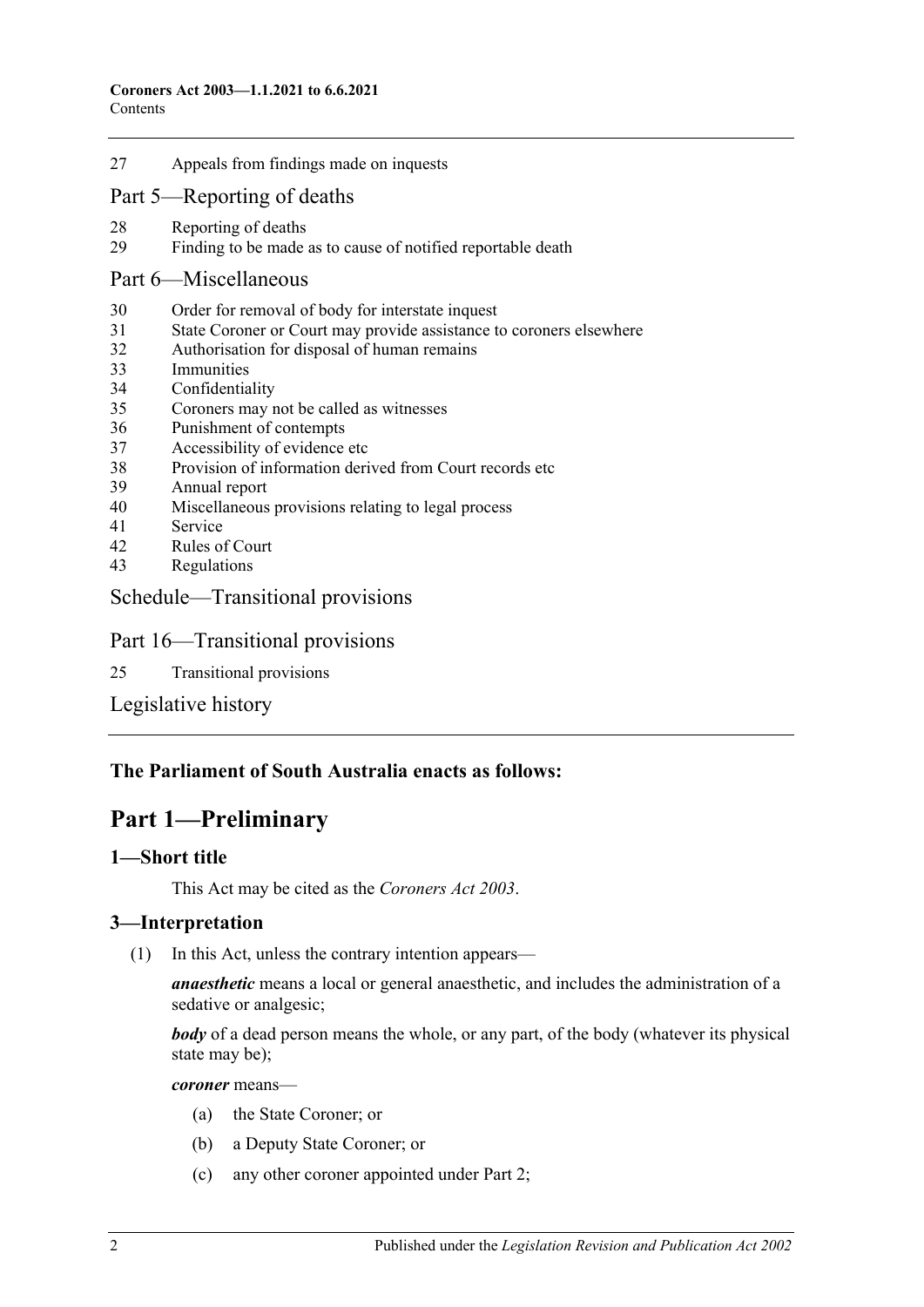*Coroner's Court* or *Court* means the Coroner's Court of South Australia;

*corresponding authorisation*, in relation to the body of a dead person, means an authorisation under a corresponding law by a coroner (within the meaning of that corresponding law) that corresponds to an authorisation—

- (a) for the release of the body of the dead person from the control of the coroner; or
- (b) for the disposal of human remains in respect of the body of the dead person;

#### *corresponding law* means—

- (a) the *Coroners Act 1997* (Australian Capital Territory);
- (b) the *Coroners Act 2009* (New South Wales);
- (c) the *Coroners Act 1993* (Northern Territory);
- (d) the *Coroners Act 2003* (Queensland);
- (e) the *Coroners Act 1995* (Tasmania);
- (f) the *Coroners Act 2008* (Victoria);
- (g) the *Coroners Act 1996* (Western Australia);

*death in custody* means the death of a person where there is reason to believe that the death occurred, or the cause of death, or a possible cause of death, arose, or may have arisen, while the person—

- <span id="page-2-1"></span>(a) was being detained in any place within the State under any Act or law, including any Act or law providing for home detention (and, for the purposes of this paragraph, a detainee who is absent from the place of his or her detention but is in the custody of an escort will be regarded as being in detention, but not otherwise); or
- <span id="page-2-0"></span>(b) was in the process of being apprehended or was being held—
	- (i) at any place (whether within or outside the State)—by a person authorised to do so under any Act or law of the State; or
	- (ii) at any place within the State—by a person authorised to do so under the law of any other jurisdiction; or
- (c) was evading apprehension by a person referred to in [paragraph](#page-2-0) (b); or
- (d) was escaping or attempting to escape from any place or person referred to in [paragraph](#page-2-1) (a) or [\(b\);](#page-2-0)

#### *Deputy State Coroner*—see [section](#page-4-2) 5;

*investigator* means—

- (a) a police officer; or
- (b) a person appointed under this Act to be an investigator;

*legal practitioner* has the same meaning as in the *[Legal Practitioners Act](http://www.legislation.sa.gov.au/index.aspx?action=legref&type=act&legtitle=Legal%20Practitioners%20Act%201981) 1981*;

*medical practitioner* means a person registered under the *Health Practitioner Regulation National Law* to practise in the medical profession (other than as a student);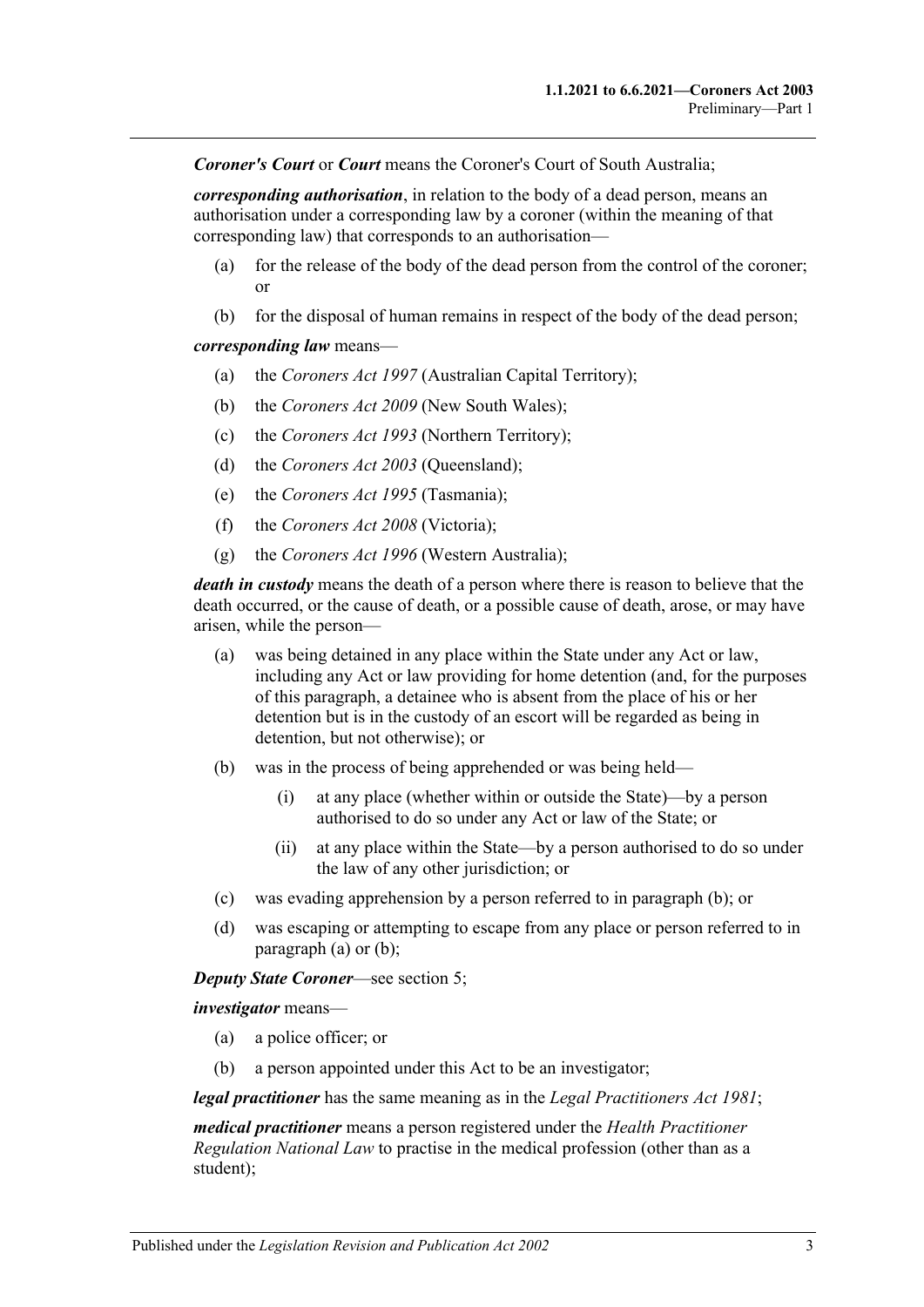*premises* means any land, building, structure, vehicle, vessel or aircraft;

*reportable death* means the State death (other than a State death to which [subsection](#page-4-4) (2) applies) of a person—

- (a) by unexpected, unnatural, unusual, violent or unknown cause; or
- (b) on an aircraft during a flight, or on a vessel during a voyage; or
- (c) in custody; or
- (d) that occurs during or as a result, or within 24 hours, of—
	- (i) the carrying out of a surgical procedure or an invasive medical or diagnostic procedure; or
	- (ii) the administration of an anaesthetic for the purposes of carrying out such a procedure,

not being a procedure specified by the regulations to be a procedure to which this paragraph does not apply;

- (e) that occurs at a place other than a hospital but within 24 hours of—
	- (i) the person having been discharged from a hospital after being an inpatient of the hospital; or
	- (ii) the person having sought emergency treatment at a hospital; or
- (f) where the person was, at the time of death—
	- (i) a protected person under the *[Aged and Infirm Persons' Property](http://www.legislation.sa.gov.au/index.aspx?action=legref&type=act&legtitle=Aged%20and%20Infirm%20Persons%20Property%20Act%201940)  Act [1940](http://www.legislation.sa.gov.au/index.aspx?action=legref&type=act&legtitle=Aged%20and%20Infirm%20Persons%20Property%20Act%201940)* or the *Guardianship [and Administration Act](http://www.legislation.sa.gov.au/index.aspx?action=legref&type=act&legtitle=Guardianship%20and%20Administration%20Act%201993) 1993*; or
	- (ii) in the custody or under the guardianship of the Minister or Chief Executive under the *[Children and Young People \(Safety\) Act](http://www.legislation.sa.gov.au/index.aspx?action=legref&type=act&legtitle=Children%20and%20Young%20People%20(Safety)%20Act%202017) 2017*; or
	- (iii) a patient in an approved treatment centre under the *[Mental Health](http://www.legislation.sa.gov.au/index.aspx?action=legref&type=act&legtitle=Mental%20Health%20Act%201993)  Act [1993](http://www.legislation.sa.gov.au/index.aspx?action=legref&type=act&legtitle=Mental%20Health%20Act%201993)*; or
	- (iv) a resident of a licensed supported residential facility under the *[Supported Residential Facilities Act](http://www.legislation.sa.gov.au/index.aspx?action=legref&type=act&legtitle=Supported%20Residential%20Facilities%20Act%201992) 1992*; or
	- (v) accommodated in a hospital or other treatment facility for the purposes of being treated for drug addiction; or
- (g) that occurs in the course or as a result, or within 24 hours, of the person receiving medical treatment to which consent has been given under Part 5 of the *[Guardianship and Administration Act](http://www.legislation.sa.gov.au/index.aspx?action=legref&type=act&legtitle=Guardianship%20and%20Administration%20Act%201993) 1993* or Part 2A of the *[Consent to](http://www.legislation.sa.gov.au/index.aspx?action=legref&type=act&legtitle=Consent%20to%20Medical%20Treatment%20and%20Palliative%20Care%20Act%201995)  [Medical Treatment and Palliative Care Act](http://www.legislation.sa.gov.au/index.aspx?action=legref&type=act&legtitle=Consent%20to%20Medical%20Treatment%20and%20Palliative%20Care%20Act%201995) 1995*; or
- (h) where no certificate as to the cause of death<sup>1</sup> has been given to the Registrar of Births, Deaths and Marriages; or
- (i) that occurs in circumstances prescribed by the regulations;

*State* includes—

- (a) the sea that is within the adjacent area in respect of the State (as defined for the purposes of the *Coastal Waters (State Powers) Act 1980* (Cth)); and
- (b) the airspace above that sea;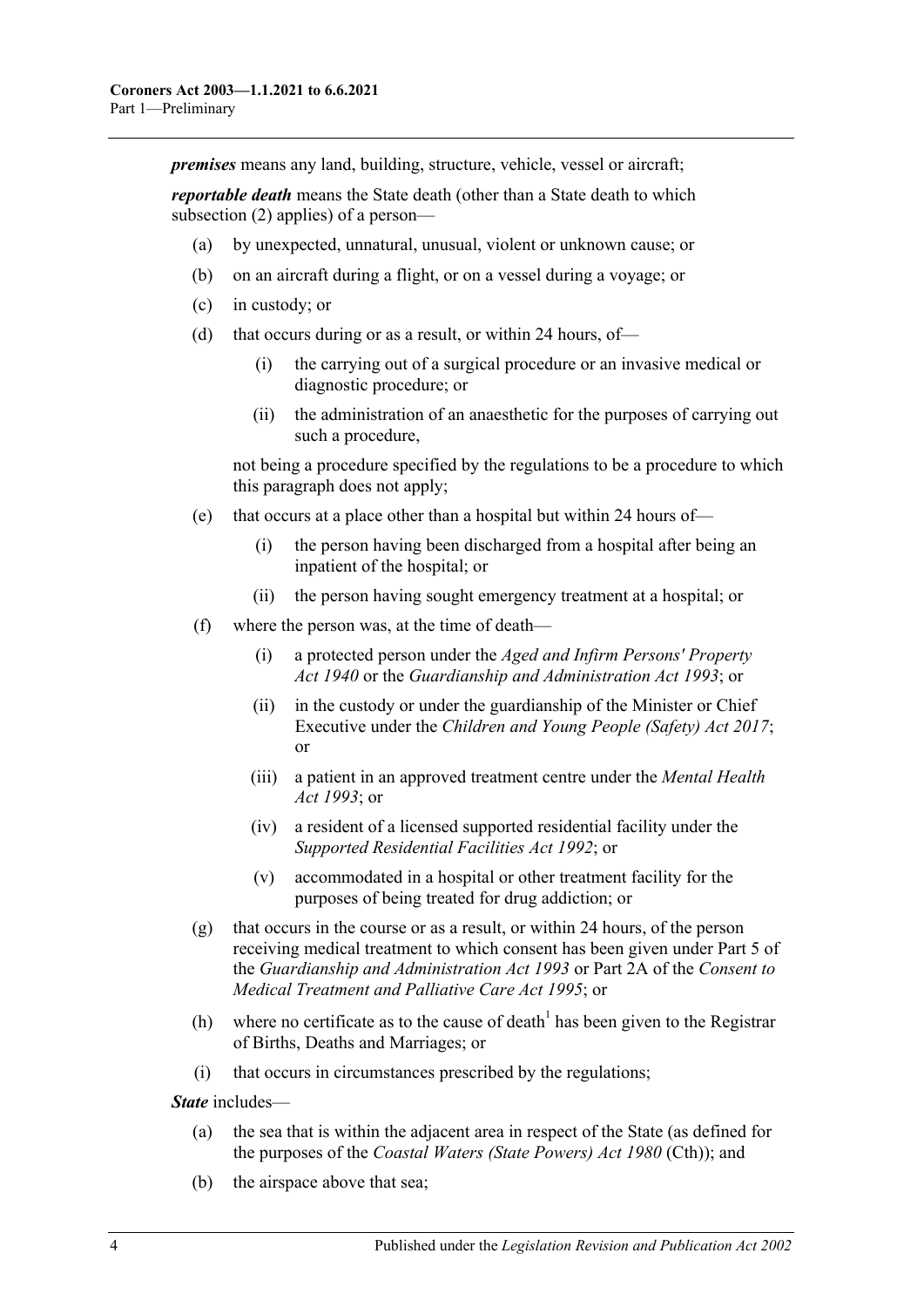*State Coroner* means the person holding or acting in the office of State Coroner under Part 2:

*State death* means the death of a person—

- (a) that occurred in the State; or
- (b) where the place of death is unknown but it is reasonably possible that the death occurred in the State; or
- (c) where the body of the person is in the State; or
- (d) a cause of which occurred, or possibly occurred, in the State; or
- (e) where, at the time of death, the person was ordinarily a resident in the State; or
- (f) in the case of a death on an aircraft or vessel—where the flight or voyage was to a place of disembarkation in the State.
- <span id="page-4-4"></span>(2) For the purposes of this Act, the death of a person is not reportable if—
	- (a) the person dies outside of the State; and
	- (b) a coroner under a corresponding law has issued a corresponding authorisation in respect of the body of the dead person.

**Note—**

1 See section 36(3) of the *[Births, Deaths and Marriages Registration Act](http://www.legislation.sa.gov.au/index.aspx?action=legref&type=act&legtitle=Births%20Deaths%20and%20Marriages%20Registration%20Act%201996) 1996*.

# <span id="page-4-0"></span>**Part 2—Administration**

#### <span id="page-4-1"></span>**4—Appointment of State Coroner**

- (1) There will be a State Coroner.
- (2) The State Coroner will be appointed by the Governor.
- (3) A person is not eligible for appointment as the State Coroner unless he or she is a magistrate.
- (4) The State Coroner—
	- (a) will be appointed for a term of 7 years, and on conditions, determined by the Governor; and
	- (b) is, on the expiration of a term of office, eligible for reappointment; and
	- (c) will be paid a salary and allowances determined by the Remuneration Tribunal.

#### <span id="page-4-2"></span>**5—Magistrates to be Deputy State Coroners**

Each Magistrate is a Deputy State Coroner for the purposes of this Act.

#### <span id="page-4-3"></span>**6—Appointment of coroners**

- (1) The Governor may appoint a legal practitioner of at least 5 years standing to be a coroner.
- (2) A coroner appointed under this section will be paid the fees (if any) fixed by regulation.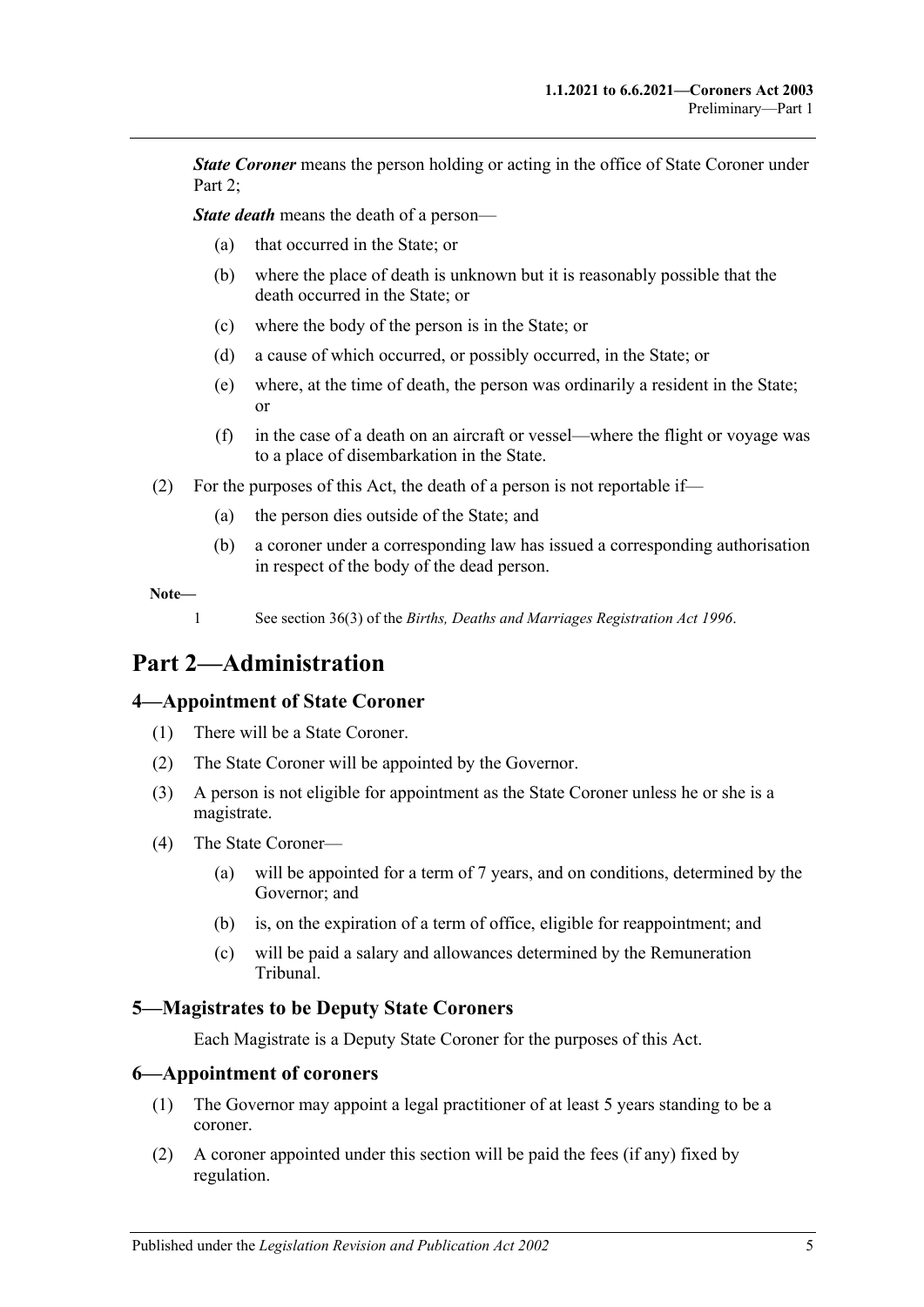### <span id="page-5-0"></span>**7—Functions of State Coroner**

- (1) The State Coroner has the following functions:
	- (a) to administer the Coroner's Court;
	- (b) to oversee and co-ordinate coronial services in the State;
	- (c) to perform such other functions as are conferred on the State Coroner by or under this Act or any other Act.
- (2) In the absence of the State Coroner from official duties, responsibility for performance of the State Coroner's functions during that absence devolves on a Deputy State Coroner nominated by the Attorney-General.

#### <span id="page-5-1"></span>**8—Delegation of State Coroner's administrative functions and powers**

- (1) The State Coroner may delegate any of the State Coroner's administrative functions or powers (other than this power of delegation) under this Act or any other Act to—
	- (a) another coroner; or
	- (b) the principal administrative officer of the Coroner's Court; or
	- (c) any other suitable person.
- (2) A delegation under this section—
	- (a) must be in writing; and
	- (b) may be conditional or unconditional; and
	- (c) is revocable at will; and
	- (d) does not derogate from the power of the State Coroner to act in any matter.

#### <span id="page-5-2"></span>**9—Appointment of investigators**

- (1) The Attorney-General may, by notice in the Gazette, appoint a person to be an investigator for the purposes of this Act.
- (2) The Attorney-General must provide each investigator appointed under this section with a certificate of identification in a form approved by the Attorney-General.
- (3) On ceasing to be an investigator, the former investigator must surrender the certificate to the Attorney-General.

Maximum penalty: \$2 500.

(4) An investigator must produce the certificate (or, in the case of a police officer not in uniform, his or her warrant card) at the request of any person in relation to whom the investigator is exercising powers under this Act.

# <span id="page-5-3"></span>**Part 3—Coroner's Court**

# <span id="page-5-4"></span>**Division 1—Coroner's Court and its staff**

#### <span id="page-5-5"></span>**10—Establishment of Court**

The Coroner's Court of South Australia is established.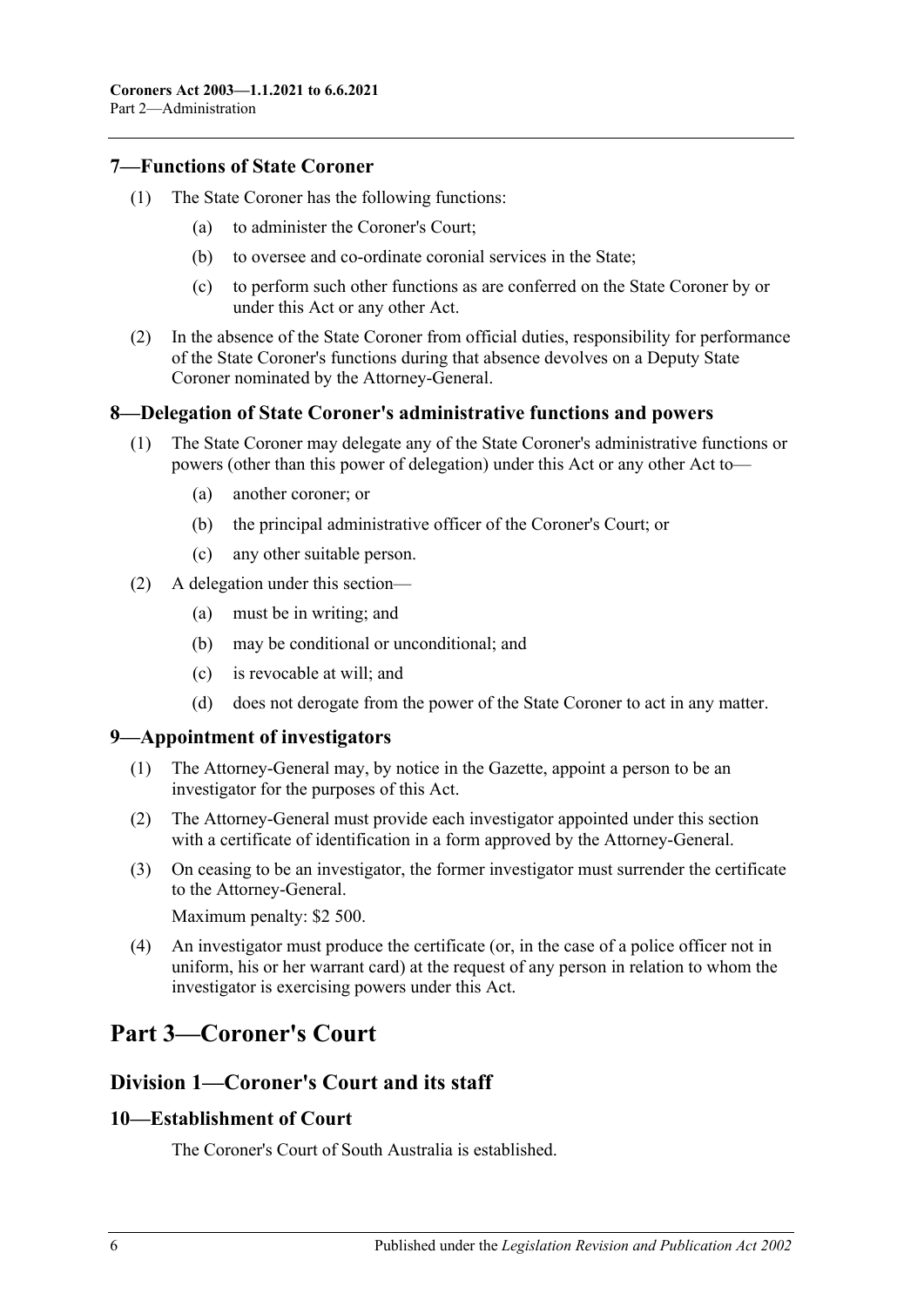# <span id="page-6-0"></span>**11—Court of record**

The Coroner's Court is a court of record.

# <span id="page-6-1"></span>**12—Seal**

- (1) The Coroner's Court will have such seals as are necessary for the transaction of its business.
- (2) A document apparently sealed with a seal of the Court will, in the absence of evidence to the contrary, be taken to have been duly issued under the authority of the Court.

# <span id="page-6-2"></span>**13—Jurisdiction of Court**

The jurisdiction of the Coroner's Court is to hold inquests in order to ascertain the cause or circumstances of the events prescribed by or under this Act or any other Act.

#### <span id="page-6-3"></span>**14—Constitution of Court**

- (1) The Coroner's Court is to be constituted of a coroner.
- (2) The Court may, at any one time, be separately constituted of a coroner for the holding of a number of separate inquests.
- (3) If the coroner constituting the Court for the purposes of any proceedings dies or is for any other reason unable to continue with the proceedings, the Court constituted of another coroner may complete the proceedings.

# <span id="page-6-4"></span>**15—Administrative and ancillary staff**

- (1) The administrative and ancillary staff of the Coroner's Court consists of—
	- (a) any legal practitioner appointed to assist the Court as counsel; and
	- (b) any other persons appointed to the non-judicial staff of the Court.
- (2) The administrative and ancillary staff of the Court will be appointed under the *[Courts](http://www.legislation.sa.gov.au/index.aspx?action=legref&type=act&legtitle=Courts%20Administration%20Act%201993)  [Administration Act](http://www.legislation.sa.gov.au/index.aspx?action=legref&type=act&legtitle=Courts%20Administration%20Act%201993) 1993*.

#### <span id="page-6-5"></span>**16—Responsibilities of staff**

A member of the administrative and ancillary staff of the Coroner's Court is responsible to the State Coroner (through any properly constituted administrative superior) for the proper and efficient discharge of his or her duties.

# <span id="page-6-6"></span>**Division 2—Practice and procedure of Coroner's Court**

# <span id="page-6-7"></span>**17—Time and place of sittings**

- (1) The Coroner's Court may sit at any time (including a Sunday).
- (2) The Court may sit at any place (either within or outside the State).
- (3) The Court will sit at such times and places as the State Coroner may direct.

#### <span id="page-6-8"></span>**18—Adjournment from time to time and place to place**

The Coroner's Court may—

- (a) adjourn proceedings from time to time and from place to place; or
- (b) adjourn proceedings to a time and place to be fixed; or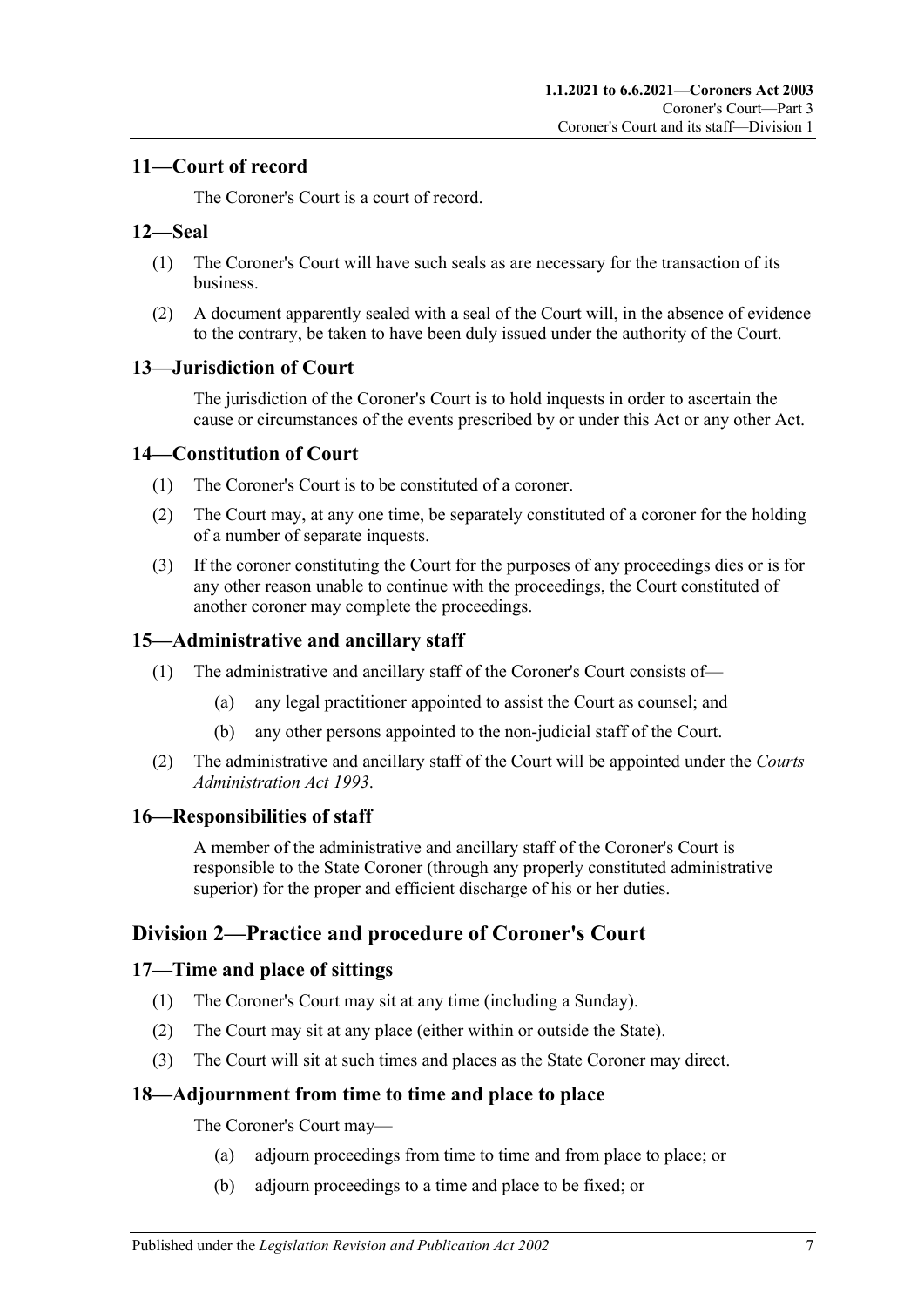(c) order the transfer of proceedings from place to place.

# <span id="page-7-0"></span>**19—Inquests to be open**

- (1) Subject to Part 8 of the *[Evidence Act](http://www.legislation.sa.gov.au/index.aspx?action=legref&type=act&legtitle=Evidence%20Act%201929) 1929* or to any other Act, inquests held by the Coroner's Court must be open to the public.
- (2) However, the Court may also exercise the powers conferred on the Court under that Part relating to clearing courts and suppressing publication of evidence if the Court considers it desirable to do so in the interests of national security and, for that purpose, that Part will apply accordingly.

# <span id="page-7-4"></span><span id="page-7-1"></span>**20—Right of appearance and taking evidence**

- (1) The following persons are entitled to appear personally or by counsel in proceedings before the Coroner's Court:
	- (a) the Attorney-General;
	- (b) any person who, in the opinion of the Court, has a sufficient interest in the subject or result of the proceedings.
- (2) A person appearing before the Court under [subsection](#page-7-4) (1) may examine and cross-examine any witness testifying in the proceedings.
- (3) The Court may accept evidence in the proceedings from a witness by affidavit or by written statement verified by declaration in the form prescribed by the rules.
- (4) However, if the witness is a child under the age of 12 years or a person who is illiterate or has an intellectual disability, the witness's statement may be in the form of a written statement taken down by a coroner or an investigator at an interview with the witness and verified by the coroner or investigator, by declaration in the form prescribed by the rules, as an accurate record of the witness's oral statement.
- (5) The Court may require a person who has given evidence by affidavit or written statement to attend before the Court for the purposes of examination and cross-examination.
- $(6)$  If—
	- (a) a written statement made by a person under this section is false or misleading in a material particular; and
	- (b) the person knew that the statement was false or misleading,

the person is guilty of an offence.

Maximum penalty: Imprisonment for 2 years.

# <span id="page-7-2"></span>**Part 4—Inquests**

# <span id="page-7-3"></span>**21—Holding of inquests**

- (1) The Coroner's Court must hold an inquest to ascertain the cause or circumstances of the following events:
	- (a) a death in custody;
	- (b) if the State Coroner considers it necessary or desirable to do so, or the Attorney-General so directs—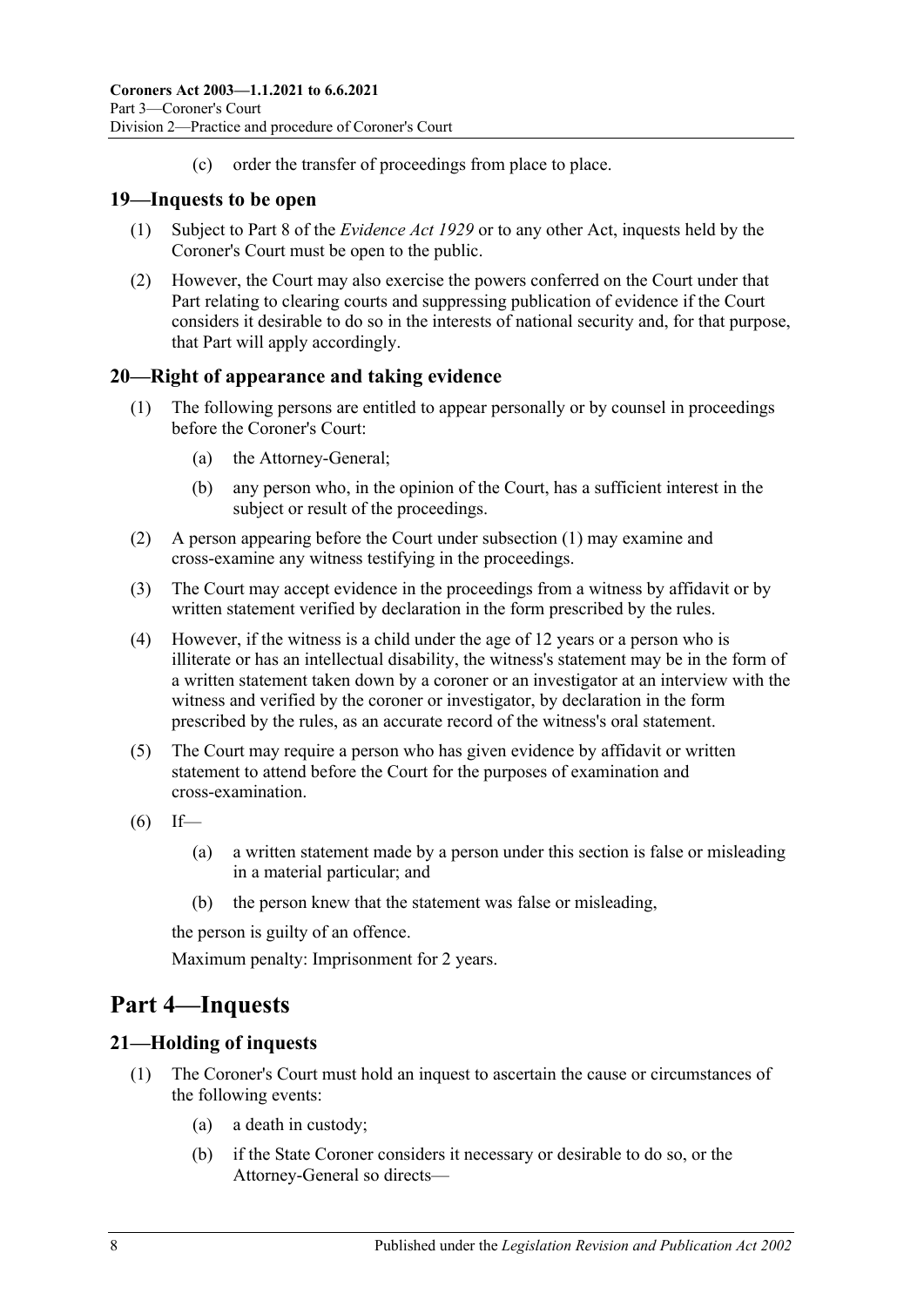- (i) any other reportable death or a death that would, but for [section](#page-4-4) 3(2), have been a reportable death; or
- (ii) the disappearance from any place of a person ordinarily resident in the State; or
- (iii) the disappearance from, or within, the State of any person; or
- (iv) a fire or accident that causes injury to person or property;
- (c) any other event if so required under some other Act.
- (2) However, if a person has been charged in criminal proceedings with causing the event that is, or is to be, the subject of an inquest, the Court may not commence or proceed further with the inquest until the criminal proceedings have been disposed of, withdrawn or permanently stayed.
- (3) An inquest may be held to ascertain the cause or circumstances of more than one event.

# <span id="page-8-0"></span>**22—Power of inquiry**

- (1) The following powers may be exercised—
	- (a) by the State Coroner for the purposes of determining whether or not it is necessary or desirable to hold an inquest; or
	- (b) by the Coroner's Court for the purposes of an inquest,

<span id="page-8-1"></span>namely, powers:

- (c) to enter at any time and by force (if necessary) any premises in which the State Coroner or Court reasonably believes there is the body of a dead person and view the body;
- (d) to enter at any time and by force (if necessary) any premises and inspect and remove anything in or on the premises;
- <span id="page-8-2"></span>(e) to take photographs, films and audio, video or other recordings;
- (f) to examine, copy or take extracts from any records or documents;
- (g) to issue a warrant for the removal of the body of a dead person to a specified place;
- (h) to issue a warrant for the exhumation of the body, or retrieval of the ashes, of a dead person (an *exhumation warrant*);
- (i) to direct a medical practitioner who is a pathologist, or some other person or body considered by the State Coroner or the Court to be suitably qualified, to perform or to cause to be performed, as the case may require—
	- (i) a post-mortem examination of the body of a dead person; and
	- (ii) any other examinations or tests consequent on the post-mortem examination.
- (2) An exhumation warrant of the State Coroner may only be issued with the approval of the Attorney-General.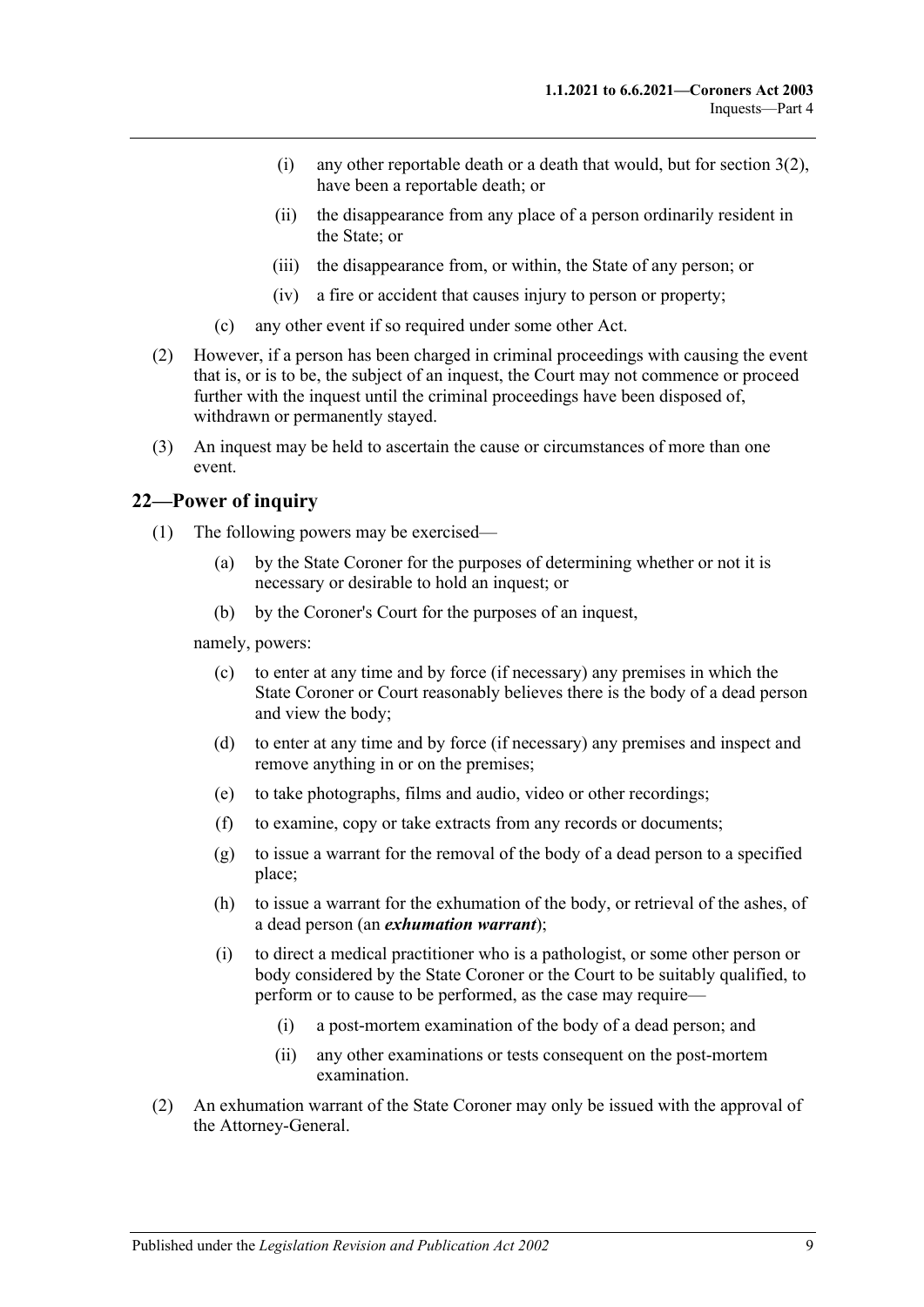- (3) An investigator may exercise the powers under [subsection](#page-8-1)  $(1)(c)$  to  $(f)$  if directed to do so by the State Coroner or the Coroner's Court for the purposes referred to in that subsection and, in doing so, must comply with any directions given by the State Coroner or the Court for the purpose.
- (4) A person exercising a power or executing a warrant under this section may be accompanied by such assistants as the person thinks fit.
- (5) If a person—
	- (a) hinders or obstructs a person exercising a power or executing a warrant under this section or any assistant accompanying such a person; or
	- (b) fails to comply with a direction given by such a person under this section,

he or she is—

- (c) in the case of hindering or obstructing, or failing to comply with a direction of, the Court—guilty of a contempt of the Court;
- (d) in any other case—guilty of an offence and liable to a penalty not exceeding \$10 000.

# <span id="page-9-0"></span>**23—Proceedings on inquests**

- (1) The Coroner's Court may, for the purposes of an inquest—
	- (a) by summons, require the appearance before the inquest of any person; or
	- (b) by summons, require the production of any relevant records or documents and, in the case of a record or document that is not in the English language, require the production of a written statement in the English language of the contents of the record or document; or
	- (c) inspect any records or documents produced before it, and retain them for such reasonable period as it thinks fit, and make copies of the records or documents or their contents; or
	- (d) require any person to make an oath or affirmation to answer truthfully questions put by the Court or by any person appearing before the Court; or
	- (e) require any person appearing before the Court (whether summoned to appear or not) to answer any questions put by the Court or by any person appearing before the Court.
- $(2)$  If—
	- (a) a person fails without reasonable excuse to comply with a summons to appear before the Court; or
	- (b) there are grounds for believing that, if such a summons were issued, a person would not comply with it,

the Court may issue a warrant to have the person arrested and brought before the Court.

(3) If a person who is in custody has been summoned under this section to appear before the Court, the manager of the place in which the person is being detained must cause the person to be brought to the Court as required by the summons.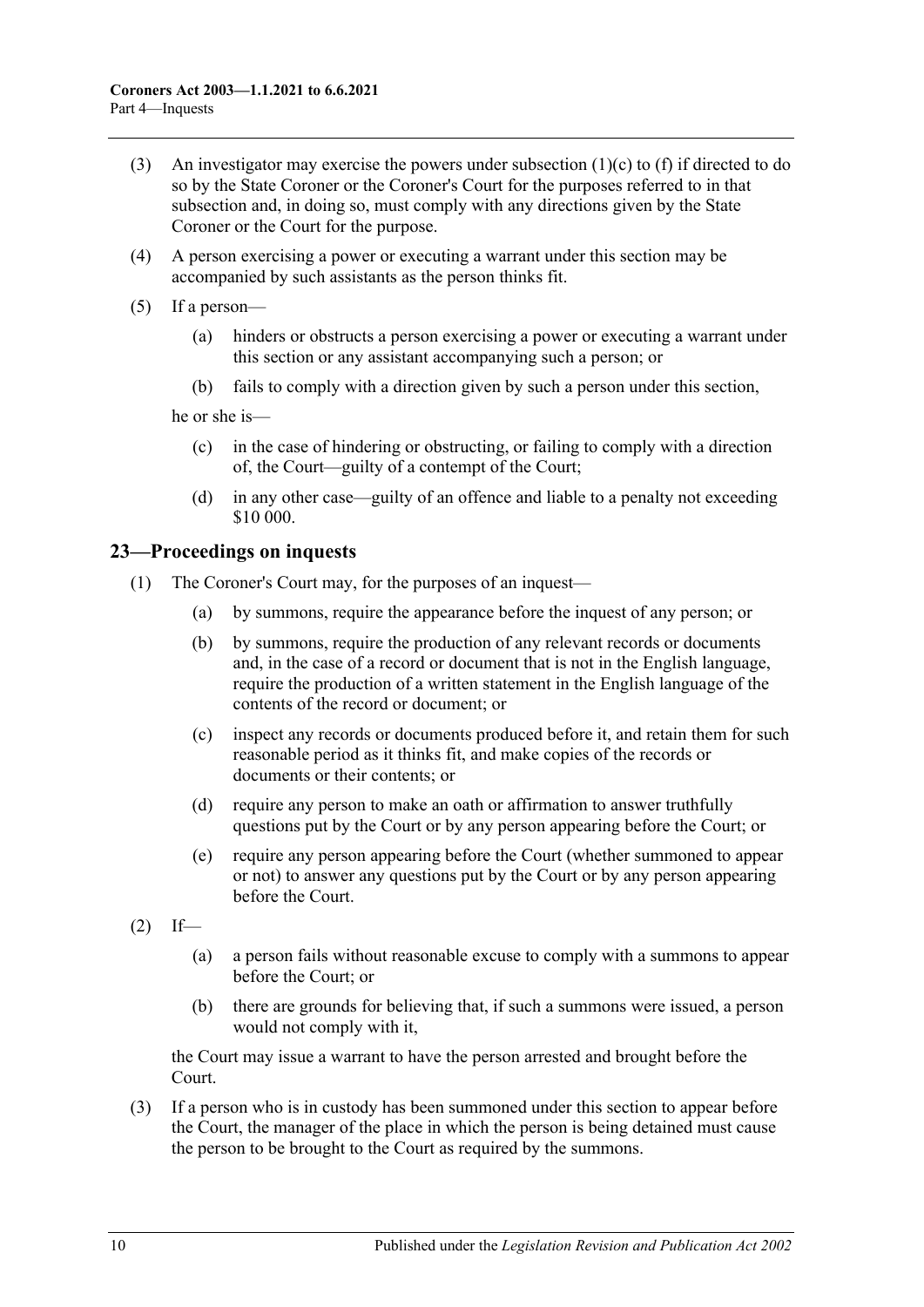- (4) A person who—
	- (a) fails, without reasonable excuse, to comply with a summons issued to appear, or to produce records or documents, before the Court; or
	- (b) having been served with a summons to produce a written statement of the contents of a record or document in the English language fails, without reasonable excuse, to comply with the summons or produces a statement that he or she knows, or ought to know, is false or misleading in a material particular; or
	- (c) refuses to be sworn or to affirm, or refuses or fails to answer truthfully a relevant question when required to do so by the Court; or
	- (d) refuses to obey a lawful direction of the Court; or
	- (e) misbehaves before the Court, wilfully insults the Court or interrupts the proceedings of the Court,

commits a contempt of the Court.

- (5) However, a person is not required to answer a question, or to produce a record or document, under this section if—
	- (a) the answer to the question, or the contents of the record or document, would tend to incriminate the person of an offence; or
	- (b) answering the question, or producing the record or document, would result in a breach of legal professional privilege.
- (6) This section does not derogate from Parts 7 and 8 of the *[Health Care Act](http://www.legislation.sa.gov.au/index.aspx?action=legref&type=act&legtitle=Health%20Care%20Act%202008) 2008*.

#### <span id="page-10-0"></span>**24—Principles governing inquests**

In holding an inquest, the Coroner's Court—

- (a) is not bound by the rules of evidence and may inform itself on any matter as it thinks fit; and
- (b) must act according to equity, good conscience and the substantial merits of the case, without regard to technicalities and legal forms.

#### <span id="page-10-1"></span>**25—Findings on inquests**

- (1) The Coroner's Court must, as soon as practicable after the completion of an inquest, give its findings in writing setting out as far as has been ascertained the cause and circumstances of the event that was the subject of the inquest.
- (2) The Court may add to its findings any recommendation that might, in the opinion of the Court, prevent, or reduce the likelihood of, a recurrence of an event similar to the event that was the subject of the inquest.
- (3) However, the Court must not make any finding, or suggestion, of criminal or civil liability.
- (4) The Court must, as soon as practicable after the completion of the inquest, forward a copy of its findings and any recommendations—
	- (a) to the Attorney-General; and
	- (b) in the case of an inquest into a death in custody—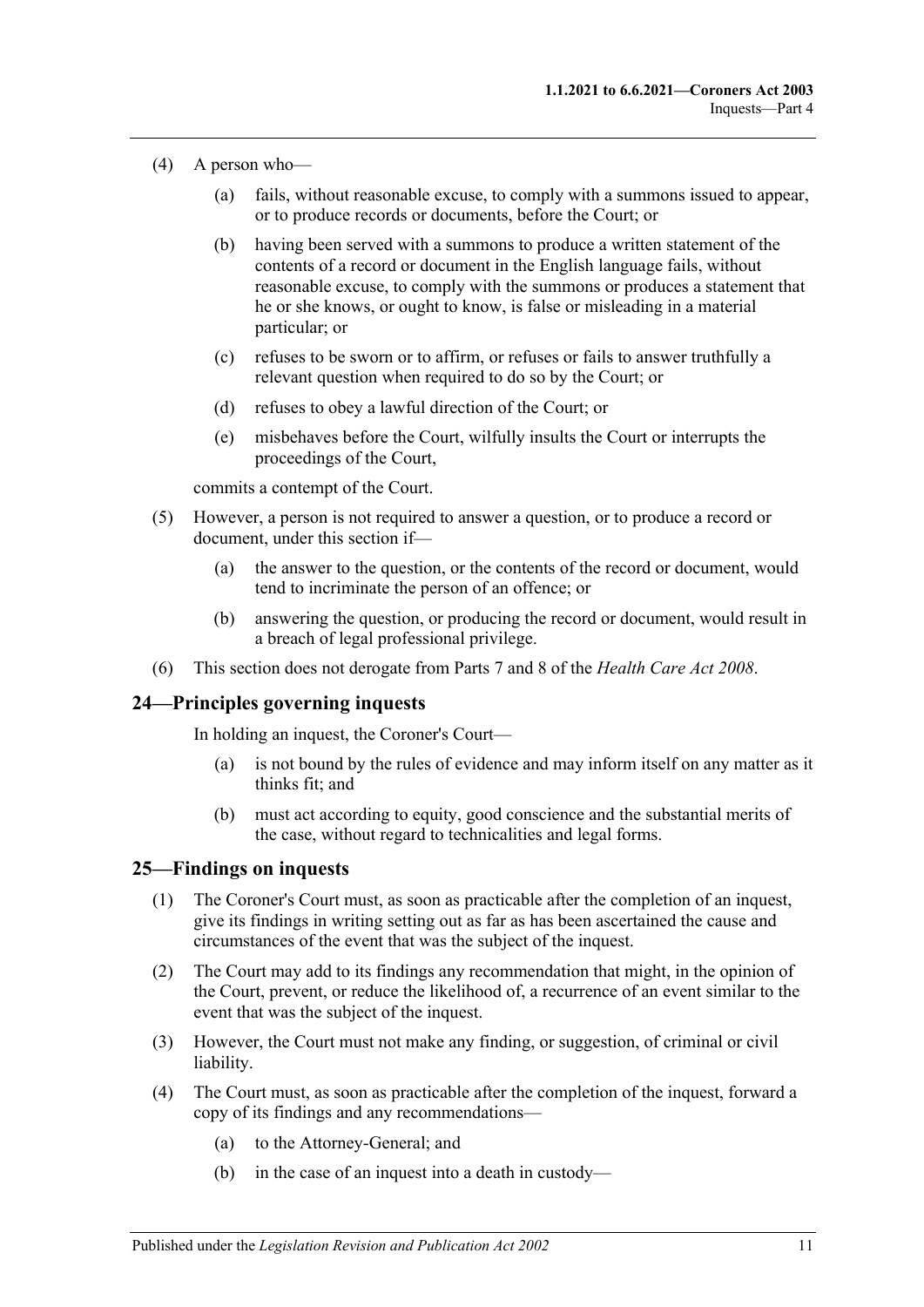- <span id="page-11-2"></span>(i) if the Court has added to its findings a recommendation directed to a Minister or other agency or instrumentality of the Crown—to each such Minister, agency or instrumentality of the Crown; and
- (ii) to each person who appeared personally or by counsel at the inquest; and
- (iii) to any other person who, in the opinion of the Court, has a sufficient interest in the matter.
- (5) The Minister or the Minister responsible for the agency or other instrumentality of the Crown must, within 8 sitting days of the expiration of 6 months after receiving a copy of the findings and recommendations under [subsection](#page-11-2)  $(4)(b)(i)$ —
	- (a) cause a report to be laid before each House of Parliament giving details of any action taken or proposed to be taken in consequence of those recommendations; and
	- (b) forward a copy of the report to the State Coroner.

#### <span id="page-11-0"></span>**26—Re-opening of inquests**

- (1) The Coroner's Court may re-open an inquest at any time and must do so if the Attorney-General so directs the State Coroner.
- (2) If an inquest is re-opened, the Court may do one or more of the following:
	- (a) confirm any previous finding;
	- (b) set aside any previous finding;
	- (c) substitute a finding that appears justified by the evidence.

# <span id="page-11-3"></span><span id="page-11-1"></span>**27—Appeals from findings made on inquests**

- (1) The Attorney-General or a person who has a sufficient interest in a finding made on an inquest may, subject to this section and in accordance with the rules of the appellate court, appeal to the Supreme Court against the finding.
- (2) The appeal lies to the Supreme Court constituted of a single Judge (but the Judge may, if the Judge thinks fit, refer the appeal for hearing and determination by the Court of Appeal).
- (3) An application under [subsection](#page-11-3) (1) must be made within one month after the findings on the inquest are given by the Coroner's Court.
- (4) However, the Supreme Court may, in its discretion, extend the time fixed for making an application, even if the time for making the application has ended.
- (5) On an appeal, the appellate court may, if the interests of justice so require, re-hear witnesses or receive fresh evidence.
- (6) On the hearing of the appeal, the appellate court may exercise any one or more of the following powers:
	- (a) it may confirm or set aside the finding subject to the appeal;
	- (b) it may substitute a finding that appears justified by the evidence;
	- (c) it may order that the inquest be re-opened, or that a fresh inquest be held;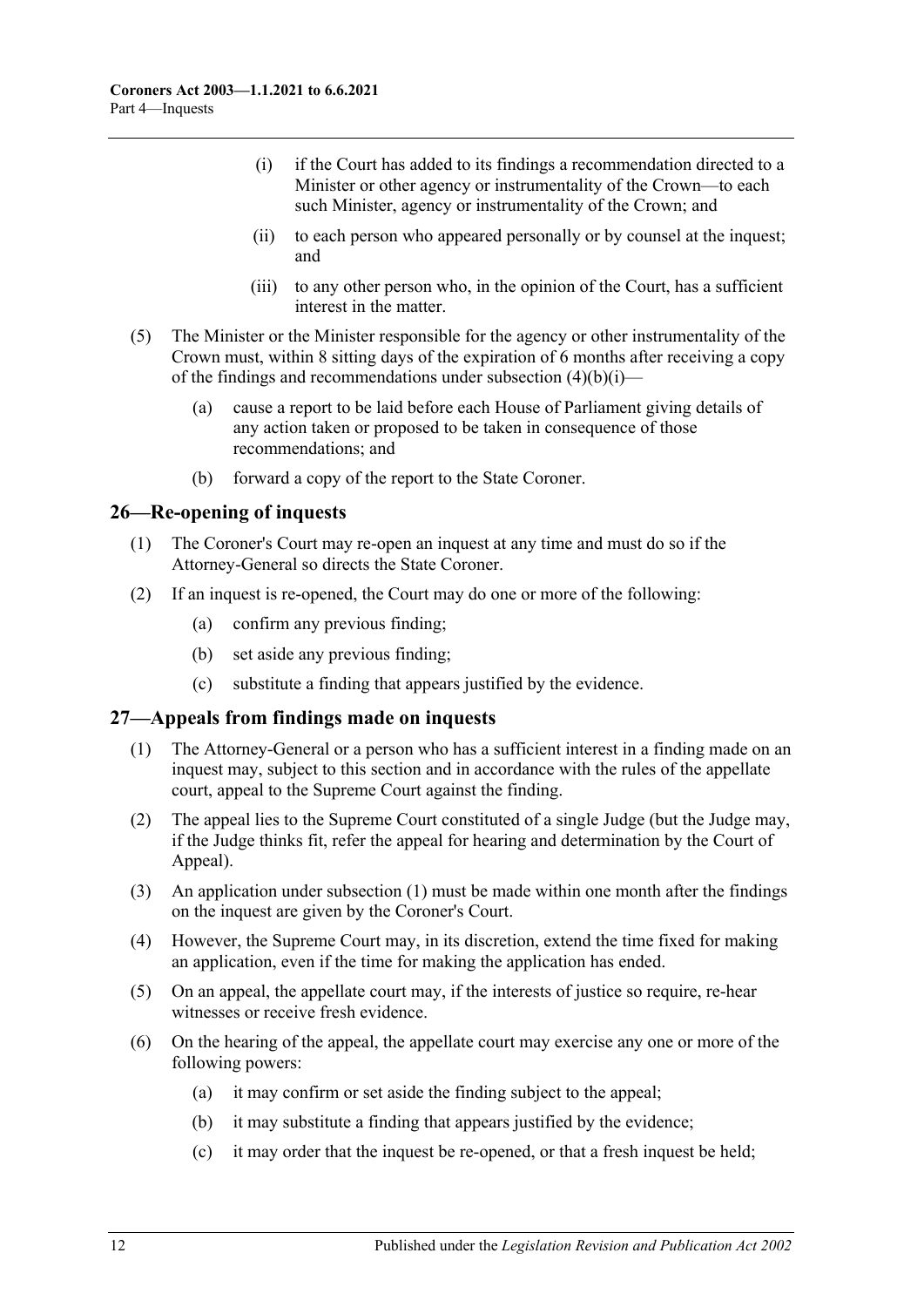- (d) it may make any other order (including an order for costs) that may be necessary or desirable in the circumstances.
- (7) For the purposes of this section, a person has a sufficient interest in a finding made on an inquest if—
	- (a) the finding affects or may affect that person's pecuniary interests; or
	- (b) the finding reflects adversely on that person's competence in his or her trade, profession or occupation; or
	- (c) the person has, in the opinion of the Supreme Court, some other interest sufficient to ground an application under this section.

# <span id="page-12-0"></span>**Part 5—Reporting of deaths**

# <span id="page-12-1"></span>**28—Reporting of deaths**

(1) A person must, immediately after becoming aware of a death that is or may be a reportable death, notify the State Coroner or (except in the case of a death in custody) a police officer of the death, unless the person believes on reasonable grounds that the death has already been reported, or that the State Coroner is otherwise aware of the death.

Maximum penalty: \$10 000 or imprisonment for 2 years.

- (2) The person notifying the State Coroner or police officer must—
	- (a) give the State Coroner or police officer any information that the person has in relation to the death; and
	- (b) if the person is a medical practitioner who was responsible for the medical care of the dead person prior to death or who examined the body of the person after death—give his or her opinion as to the cause of death.

Maximum penalty: \$5 000.

(3) A police officer must, on being notified of a death under this section, immediately notify the State Coroner of the death and of any information that the police officer has, or has been given, in relation to the matter.

#### <span id="page-12-2"></span>**29—Finding to be made as to cause of notified reportable death**

- (1) Subject to [subsection](#page-12-3) (2), if the State Coroner is notified under this Act of a reportable death, a finding as to the cause of the death must be made—
	- (a) if an inquest is held into the death—by the Coroner's Court;
	- (b) in any other case—by the State Coroner.
- <span id="page-12-3"></span>(2) However, if—
	- (a) an inquest is not required to be held in relation to the reportable death; and
	- (b) the State Coroner, after obtaining relevant medical information or advice, has reasonable grounds to believe that the death was due to natural causes; and
	- (c) a senior next of kin for the deceased person indicates their consent (in writing and in accordance with any requirements of the State Coroner or prescribed by the regulations) to no further investigation, inquiry or inquest being conducted for the purpose of determining the precise cause of death,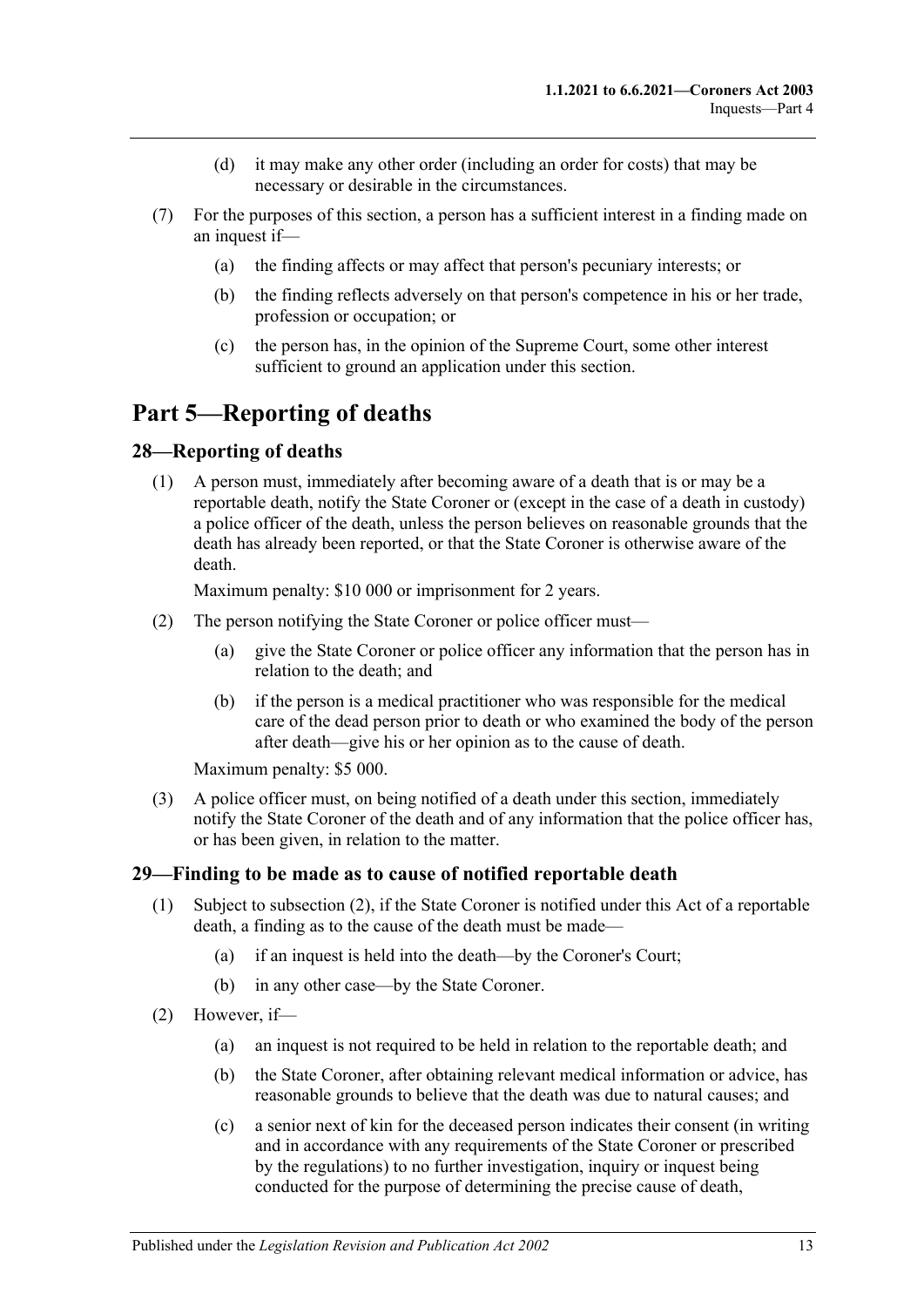the State Coroner may make a finding that the death was due to undetermined natural causes.

(3) In this section—

*adult* means a person of or over the age of 18;

*domestic partner* means a person who is a domestic partner within the meaning of the *[Family Relationships Act](http://www.legislation.sa.gov.au/index.aspx?action=legref&type=act&legtitle=Family%20Relationships%20Act%201975) 1975*, whether declared as such under that Act or not;

*parent* of a child includes a guardian of the child;

*senior next of kin* for a deceased person means—

- (a) the spouse or domestic partner of the person (and if the person had more than 1 spouse or domestic partner, the person's most recent spouse or domestic partner);
- (b) if the person did not have a spouse or domestic partner or if they are not available—any adult child of the person;
- (c) if the person did not have a spouse, domestic partner or adult child or if they are not available—a parent of the person;
- (d) if the person did not have a spouse, domestic partner, adult child or living parent or if they are not available—any adult brother or sister of the person;
- (e) if the person did not have a spouse, domestic partner, adult child, living parent or adult brother or sister or if they are not available—
	- (i) any person who is named as an executor in the person's will; or
	- (ii) any person who was the person's legal personal representative immediately before the person's death;

*spouse*—a person is the spouse of another if they are legally married.

# <span id="page-13-0"></span>**Part 6—Miscellaneous**

#### <span id="page-13-1"></span>**30—Order for removal of body for interstate inquest**

The State Coroner may, if he or she has reasonable grounds to believe that an inquest will be held in another State or a Territory of the Commonwealth into the death outside the State of a person whose body is within the State, issue a warrant for the removal of the body to that other State or Territory.

#### <span id="page-13-2"></span>**31—State Coroner or Court may provide assistance to coroners elsewhere**

The State Coroner or the Coroner's Court may exercise any powers under this Act for the purpose of assisting a coroner of another State or a Territory of the Commonwealth to conduct an investigation, inquiry or inquest under the law of that State or Territory into any event, whether or not there is otherwise jurisdiction under this Act to hold an inquest into that event.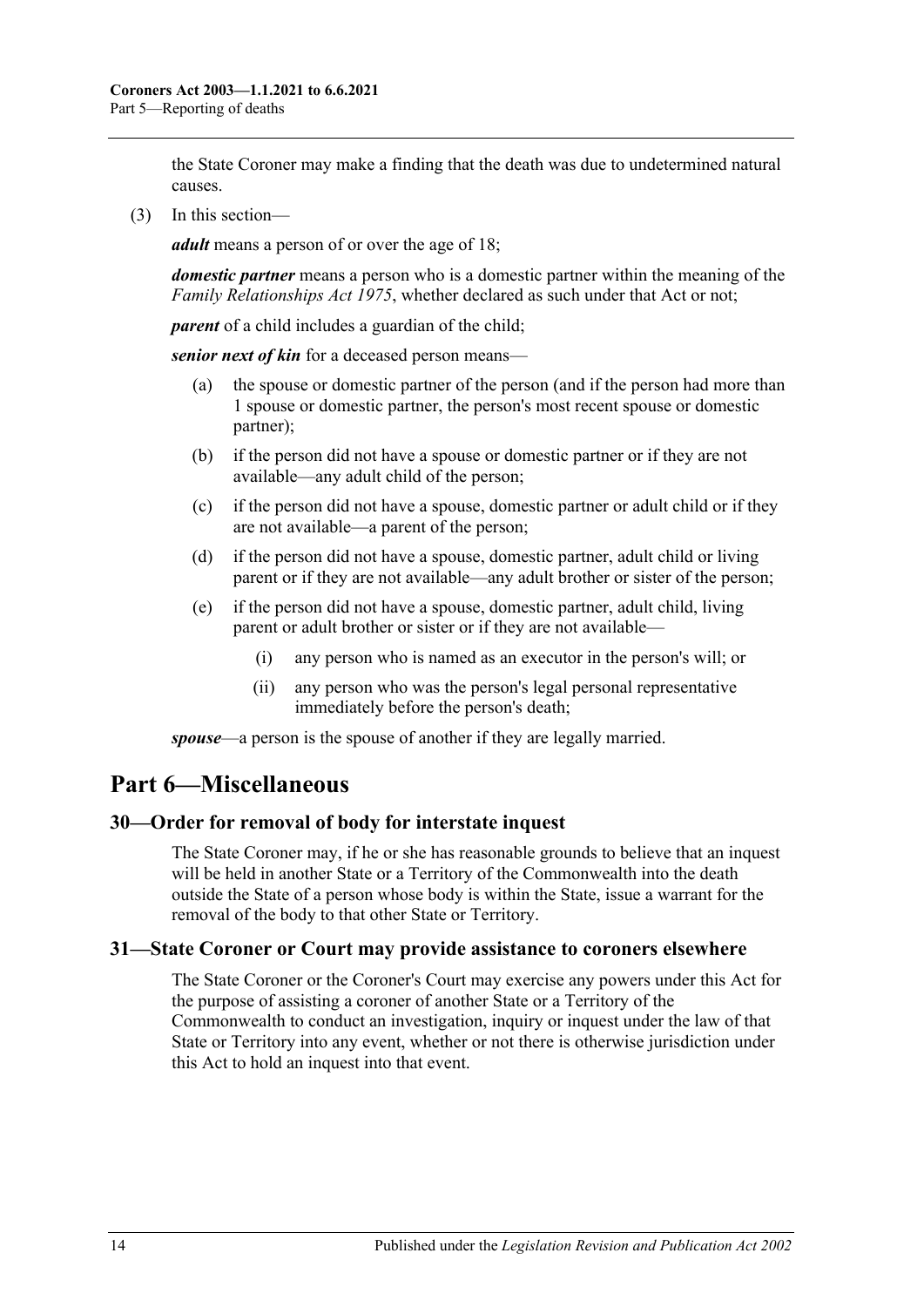#### <span id="page-14-0"></span>**32—Authorisation for disposal of human remains**

- (1) If there has been a reportable death and the body of the dead person is within the State, the body is under the exclusive control of the State Coroner until the State Coroner—
	- (a) considers that the body is not further required for the purposes of an inquest into the death of the person; and
	- (b) issues an authorisation for the disposal of human remains in respect of the body.
- (2) If the State Coroner becomes aware of a dispute as to who may be entitled at law to possession of the body of a dead person for the purposes of its disposal, the State Coroner may refrain from issuing an authorisation for the disposal of human remains in respect of the body until the dispute is resolved.

#### <span id="page-14-1"></span>**33—Immunities**

- (1) A coroner has the same protections, privileges and immunities from liability as a Judge of the Supreme Court.
- (2) A member of the administrative and ancillary staff of the Coroner's Court, an investigator or a person assisting an investigator incurs no civil or criminal liability for an honest act or omission in carrying out or purportedly carrying out official functions.

#### <span id="page-14-2"></span>**34—Confidentiality**

A person must not divulge information about a person obtained (whether by the person divulging the information or by some other person) in the course of the administration of this Act, except—

- (a) where the information is publicly known; or
- (b) as required or authorised by this Act or any other Act or law; or
- (c) as reasonably required in connection with the administration of this Act or any other Act; or
- (d) for the purposes of legal proceedings arising out of the administration of this Act; or
- (e) to a government agency or instrumentality of this State, the Commonwealth or another State or a Territory of the Commonwealth for the purposes of the proper performance of its functions; or
- (f) with the consent of the person to whom the information relates.

Maximum penalty: \$10 000.

#### <span id="page-14-4"></span><span id="page-14-3"></span>**35—Coroners may not be called as witnesses**

- (1) Despite any other provision of this Act, a coroner cannot be called to give evidence before a court or tribunal about anything coming to his or her knowledge in the course of the administration of this Act.
- (2) [Subsection](#page-14-4) (1) does not apply in relation to proceedings against a coroner for an offence.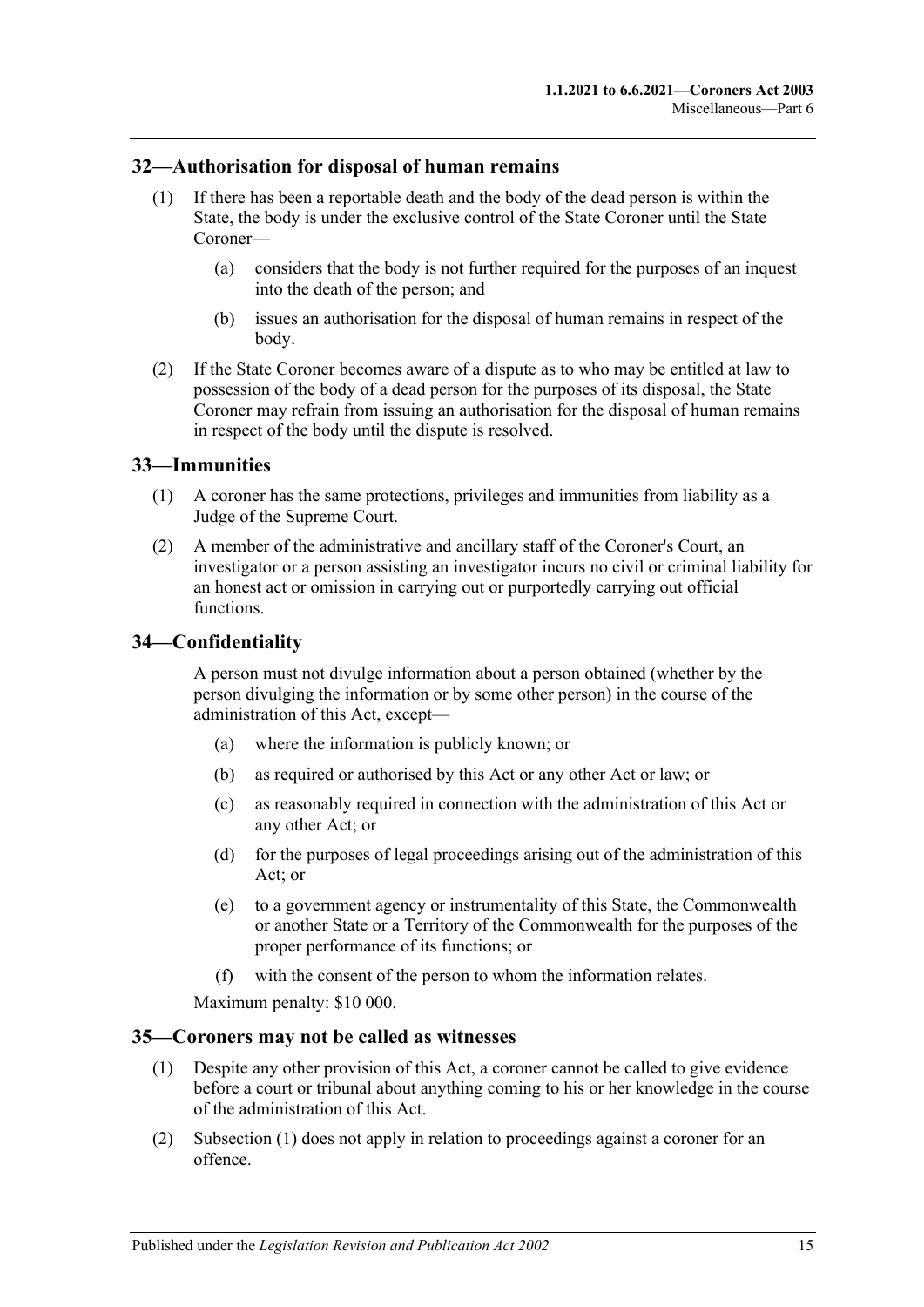### <span id="page-15-0"></span>**36—Punishment of contempts**

The Coroner's Court may punish a contempt as follows:

- (a) it may impose a fine not exceeding \$10 000;
- (b) it may commit to prison for a specified term, not exceeding 2 years, or until the contempt is purged.

#### <span id="page-15-1"></span>**37—Accessibility of evidence etc**

- (1) Subject to this section, the State Coroner must, on application by a member of the public, allow the applicant to inspect or obtain a copy of any of the following:
	- (a) any process relating to proceedings and forming part of the records of the Coroner's Court;
	- (b) a transcript of evidence taken by the Court in any proceedings;
	- (c) any documentary material admitted into evidence in any proceedings;
	- (d) a transcript of the written findings and any recommendations of the Court;
	- (e) an order made by the Court.
- <span id="page-15-3"></span>(2) A member of the public may inspect or obtain a copy of the following material only with the permission of the State Coroner:
	- (a) material that was not taken or received in open court;
	- (b) material that the Coroner's Court has suppressed from publication;
	- (c) a photograph, slide, film, video tape, audio tape or other form of recording from which a visual image or sound can be produced;
	- (d) material of a class prescribed by the regulations.
- (3) The State Coroner may permit inspection or copying of material referred to in [subsection](#page-15-3) (2) subject to any condition the State Coroner considers appropriate, including a condition limiting the publication or use of the material.
- (4) A decision by the State Coroner on an application under this section is final and not subject to any form of review.
- (5) The State Coroner may charge a fee, fixed by regulation, for inspection or copying of material under this section.

#### <span id="page-15-2"></span>**38—Provision of information derived from Court records etc**

- (1) The State Coroner may, for purposes related to research, education or public policy development, or for any other sociological purpose, provide a person or body with information derived from the records of the Coroner's Court or from any other material to which the State Coroner may give members of the public access pursuant to this Act.
- (2) The provision of information under this section may be subject to such conditions as the State Coroner thinks fit.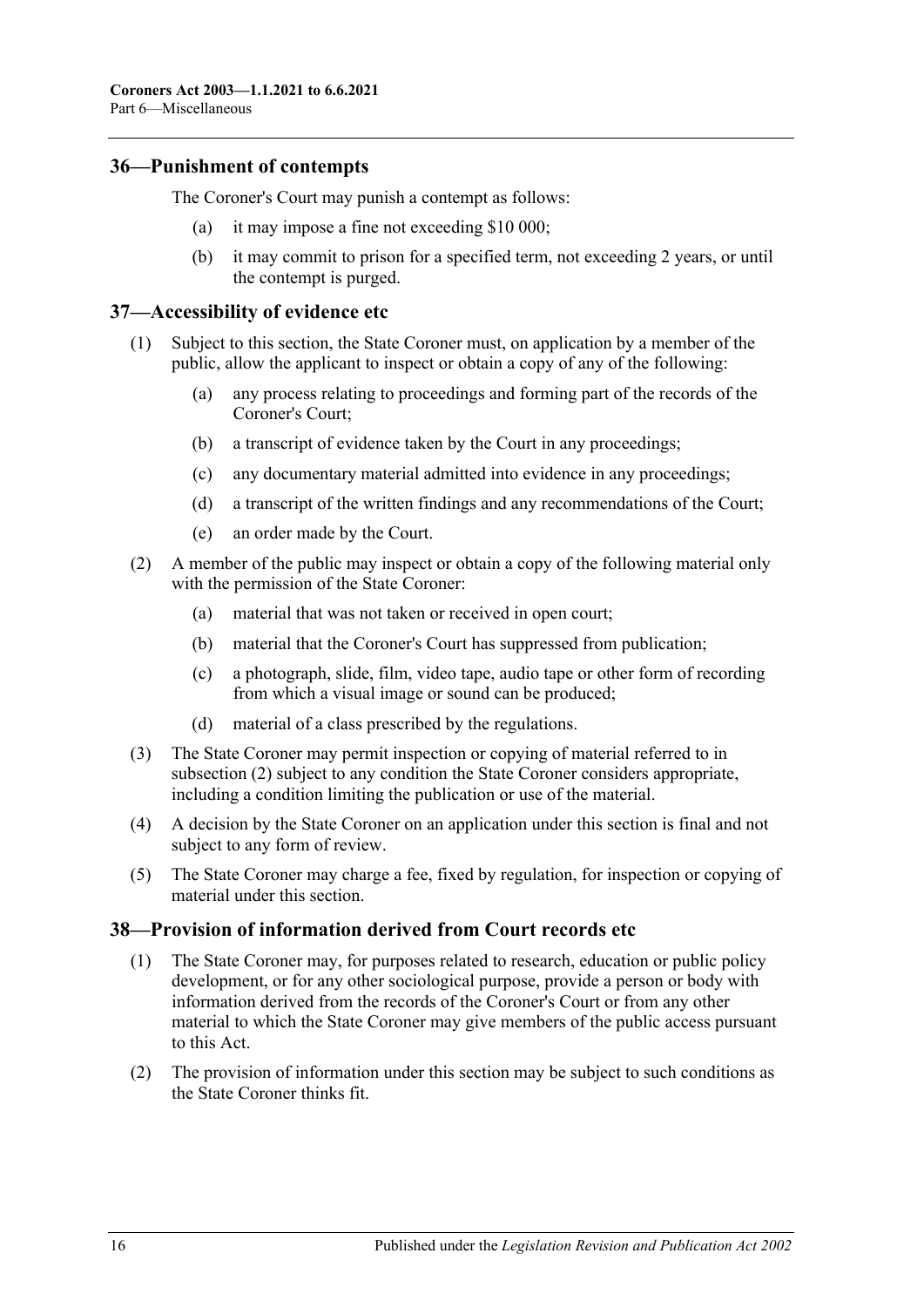### <span id="page-16-0"></span>**39—Annual report**

- (1) The State Coroner must, on or before 31 October in each year, make a report to the Attorney-General on the administration of the Coroner's Court and the provision of coronial services under this Act during the previous financial year.
- (2) The report must include all recommendations made by the Coroner's Court under [section](#page-10-1) 25 during that financial year.
- (3) The Attorney-General must, within 12 sitting days after receiving a report under this section, cause copies of the report to be laid before both Houses of Parliament.

#### <span id="page-16-1"></span>**40—Miscellaneous provisions relating to legal process**

- (1) Any process of the Coroner's Court may be issued, served or executed on a Sunday as well as any other day.
- (2) The validity of process is not affected by the fact that the person who issued it dies or ceases to hold office.

#### <span id="page-16-5"></span><span id="page-16-2"></span>**41—Service**

- (1) If it is not practicable to serve any process, notice or other document relating to proceedings in the Coroner's Court in the manner otherwise prescribed or contemplated by law, the Court may, by order—
	- (a) provide for service by post; or
	- (b) make any other provision that may be necessary or desirable for service.
- (2) Any process, notice or other document served in accordance with an order under [subsection](#page-16-5) (1) will, despite any other law, be taken to have been duly served.

#### <span id="page-16-3"></span>**42—Rules of Court**

- (1) Rules of the Coroner's Court may be made—
	- (a) regulating the business, practice and procedure of the Court; and
	- (b) providing for the issue of summonses and warrants on behalf of the Court, the adjournment of proceedings or the exercise of any other procedural powers on behalf of the Court by the Court's principal administrative officer; and
	- (c) regulating the custody and use of the Court's seals; and
	- (d) regulating the form in which evidence is taken or received by the Court; and
	- (e) providing for and fixing the fees and allowances to be paid to witnesses and to persons performing examinations on behalf of the Court; and
	- (f) dealing with any other matter necessary or expedient for the effective and efficient operation of the Court.
- (2) Rules of the Court may be made by the State Coroner.
- (3) Rules of the Court take effect from the date of publication in the Gazette or some later date specified in the rules.

#### <span id="page-16-4"></span>**43—Regulations**

The Governor may make regulations for the purposes contemplated by this Act.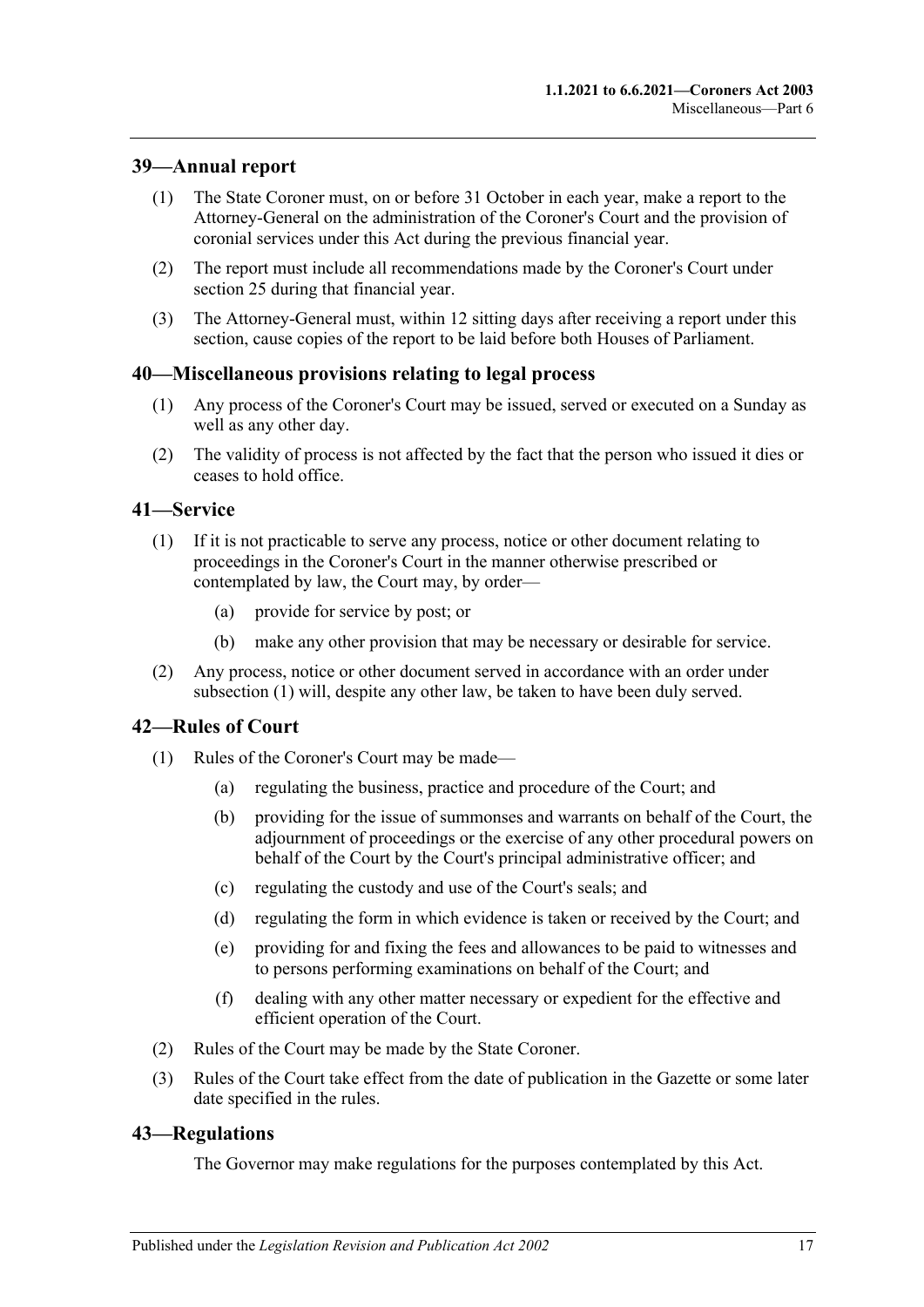# <span id="page-17-0"></span>**Schedule—Transitional provisions Part 16—Transitional provisions**

# <span id="page-17-1"></span>**25—Transitional provisions**

- (1) A person holding office under the *[Coroners Act](http://www.legislation.sa.gov.au/index.aspx?action=legref&type=act&legtitle=Coroners%20Act%201975) 1975* (the *repealed Act*) immediately before the commencement of this Act will, on that commencement, continue in office for the balance of the person's term, subject to this Act.
- (2) If an inquest held under the repealed Act had not been completed before the commencement of this Act, the proceedings will continue under this Act as if the coroner holding the inquest were the Coroner's Court.
- (3) This Act applies in relation to a notification of death to a coroner or police officer under the repealed Act (whether made before or after the commencement of this Act and whether or not the death is a reportable death under this Act) as if it were a notification of a reportable death under this Act.
- (4) This Act applies to a finding of a coroner under the repealed Act as if it were a finding of the Coroner's Court under this Act.
- (5) This clause must be read in conjunction with section 16 of the *[Acts Interpretation](http://www.legislation.sa.gov.au/index.aspx?action=legref&type=act&legtitle=Acts%20Interpretation%20Act%201915)  Act [1915](http://www.legislation.sa.gov.au/index.aspx?action=legref&type=act&legtitle=Acts%20Interpretation%20Act%201915)*.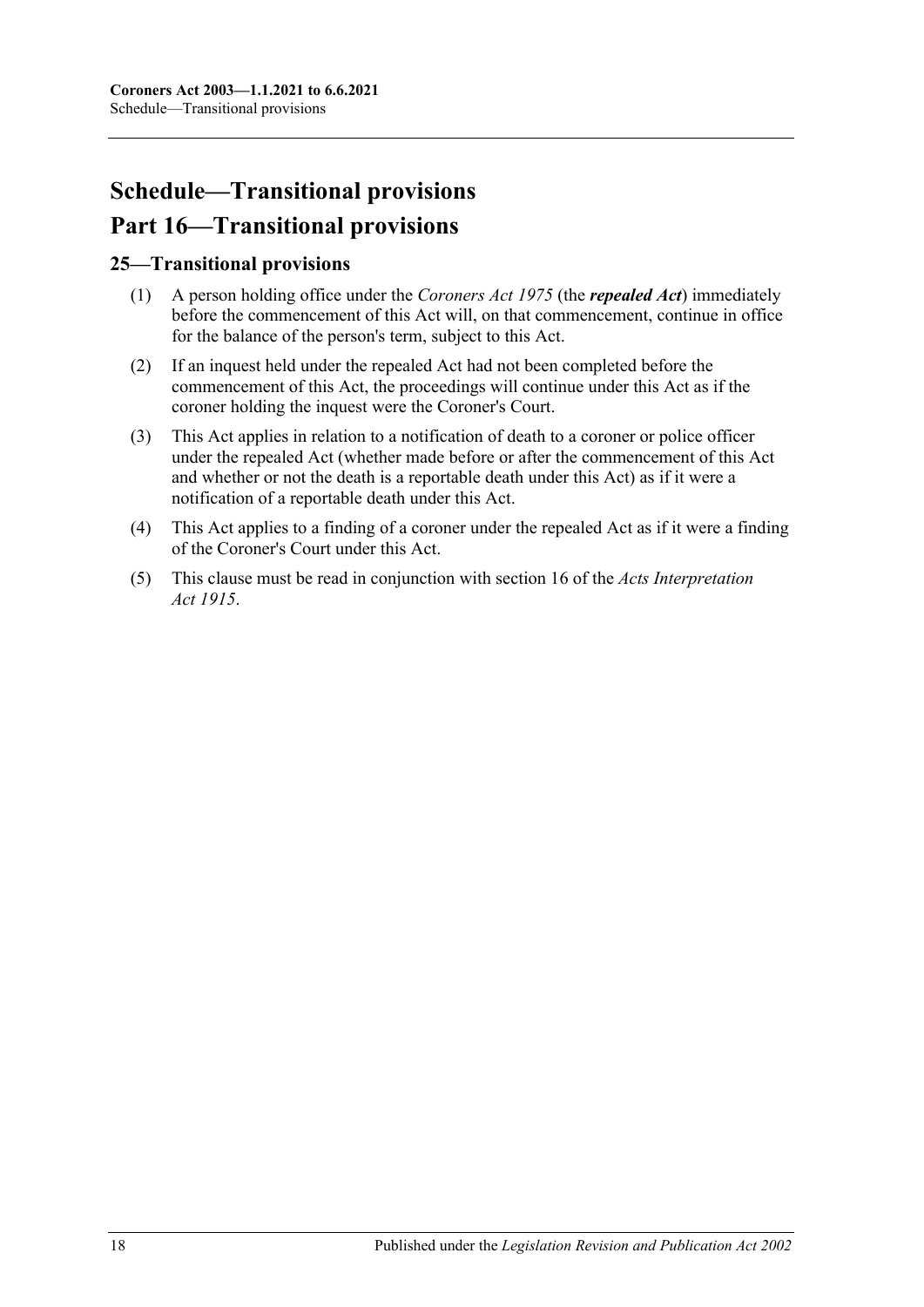# <span id="page-18-0"></span>**Legislative history**

# **Notes**

- Amendments of this version that are uncommenced are not incorporated into the text.
- Please note—References in the legislation to other legislation or instruments or to titles of bodies or offices are not automatically updated as part of the program for the revision and publication of legislation and therefore may be obsolete.
- Earlier versions of this Act (historical versions) are listed at the end of the legislative history.
- For further information relating to the Act and subordinate legislation made under the Act see the Index of South Australian Statutes or www.legislation.sa.gov.au.

# **Legislation repealed by principal Act**

The *Coroners Act 2003* repealed the following:

*Coroners Act 1975*

# **Legislation amended by principal Act**

The *Coroners Act 2003* amended the following:

*Births, Deaths and Marriages Registration Act 1996 Births, Deaths and Marriages Registration Regulations 1996 Correctional Services Act 1982 Courts Administration Act 1993 Cremation Act 2000 Evidence Act 1929 Freedom of Information Act 1991 Harbors and Navigation Act 1993 Juries Act 1927 Local Government (Cemetery) Regulations 1995 Road Traffic Act 1961 Summary Offences Act 1953 Transplantation and Anatomy Act 1983*

# **Principal Act and amendments**

New entries appear in bold.

| Year No Title |                           | Assent | Commencement                                          |
|---------------|---------------------------|--------|-------------------------------------------------------|
|               | 2003 33 Coroners Act 2003 |        | 31.7.2003 1.7.2005 ( <i>Gazette 23.6.2005 p1899</i> ) |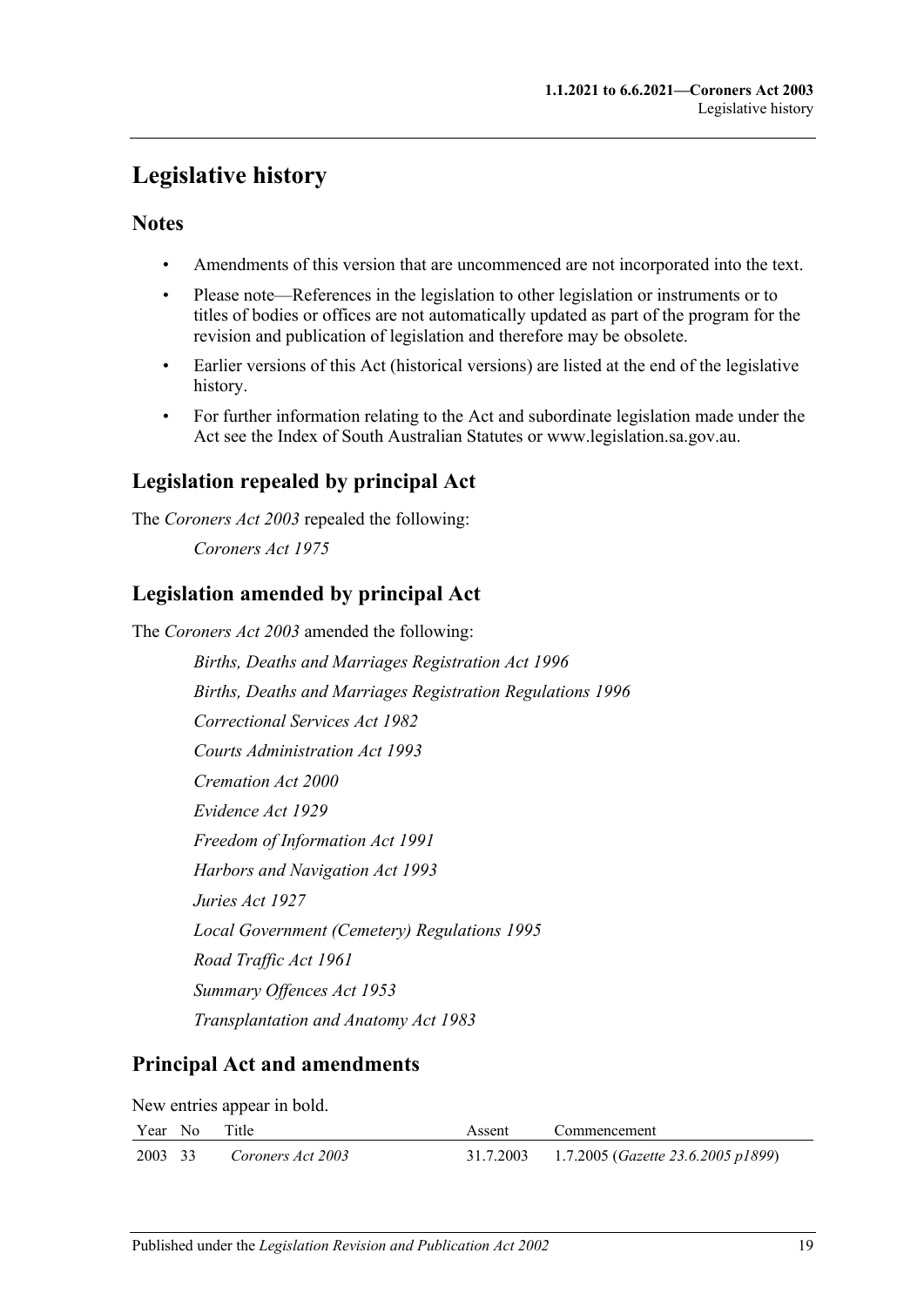# **Coroners Act 2003—1.1.2021 to 6.6.2021**

Legislative history

| 2006 | 10 | Statutes Amendment (Disposal of<br>Human Remains) Act 2006                                         | 29.6.2006  | Pt 3 (s 6)-24.7.2006 (Gazette<br>20.7.2006 p2335)                         |
|------|----|----------------------------------------------------------------------------------------------------|------------|---------------------------------------------------------------------------|
| 2008 | 3  | Health Care Act 2008                                                                               | 13.3.2008  | Sch 4 (cl 5)-1.7.2008 (Gazette<br>26.6.2008 p2563)                        |
| 2009 | 84 | Statutes Amendment (Public Sector<br>Consequential Amendments) Act<br>2009                         | 10.12.2009 | Pt 38 (s 70)-1.2.2010 (Gazette<br>28.1.2010 p320)                         |
| 2010 | -5 | <b>Health Practitioner Regulation</b><br>National Law (South Australia) Act<br>2010                | 1.7.2010   | Sch 1 (cl 7)-1.7.2010 (Gazette<br>1.7.2010 p3338                          |
| 2011 | 18 | Coroners (Reportable Death)<br>Amendment Act 2011                                                  | 26.5.2011  | 26.5.2011                                                                 |
| 2013 | 12 | Advance Care Directives Act 2013                                                                   | 18.4.2013  | Sch 1 (cl 14)-1.7.2014 (Gazette<br>6.2.2014p546                           |
| 2013 | 26 | Magistrates (Miscellaneous)<br>Amendment Act 2013                                                  | 27.6.2013  | Sch 1 (cl 1)-4.7.2013 (Gazette<br>4.7.2013 p2970)                         |
| 2017 | 64 | Children's Protection Law Reform<br>(Transitional Arrangements and<br>Related Amendments) Act 2017 | 12.12.2017 | Pt 11 (s 61)-22.10.2018 (Gazette<br>19.12.2017 p5119)                     |
| 2019 | 21 | <b>Statutes Amendment</b><br>(Attorney-General's Portfolio)<br>(No 2) Act 2019                     | 19.9.2019  | Pt 2 (s 4)—19.9.2019: s 2(1)                                              |
| 2019 | 45 | <b>Supreme Court (Court of Appeal)</b><br><b>Amendment Act 2019</b>                                | 19.12.2019 | Sch 1 (cl 10)-1.1.2021 (Gazette<br>10.12.2020 p5638)                      |
| 2020 | 6  | Coroners (Undetermined Natural<br>Causes) Amendment Act 2020                                       | 2.4.2020   | 2.4.2020                                                                  |
| 2021 | 10 | Coroners (Inquests and Privilege)<br>Amendment Act 2021                                            | 25.3.2021  | Pt 2 (ss 4 to 11) & Sch 1<br>(cl 2)-7.6.2021 (Gazette 27.5.2021<br>p1488) |

# **Provisions amended**

New entries appear in bold.

# Entries that relate to provisions that have been deleted appear in italics.

| Provision                      | How varied                                                            | Commencement |
|--------------------------------|-----------------------------------------------------------------------|--------------|
| Long title                     | amended under <i>Legislation Revision and</i><br>Publication Act 2002 | 24.7.2006    |
| Pt1                            |                                                                       |              |
| s <sub>2</sub>                 | omitted under Legislation Revision and<br>Publication Act 2002        | 24.7.2006    |
| s <sub>3</sub>                 |                                                                       |              |
| s(1)                           | s 3 redesignated as s $3(1)$ by $18/2011$ s $3(3)$                    | 26.5.2011    |
| corresponding<br>authorisation | inserted by $18/2011$ s $3(1)$                                        | 26.5.2011    |
| corresponding law              | inserted by $18/2011$ s $3(1)$                                        | 26.5.2011    |
| medical<br>practitioner        | substituted by 5/2010 Sch 1 cl 7                                      | 1.7.2010     |
| reportable death               | amended by $18/2011$ s $3(2)$                                         | 26.5.2011    |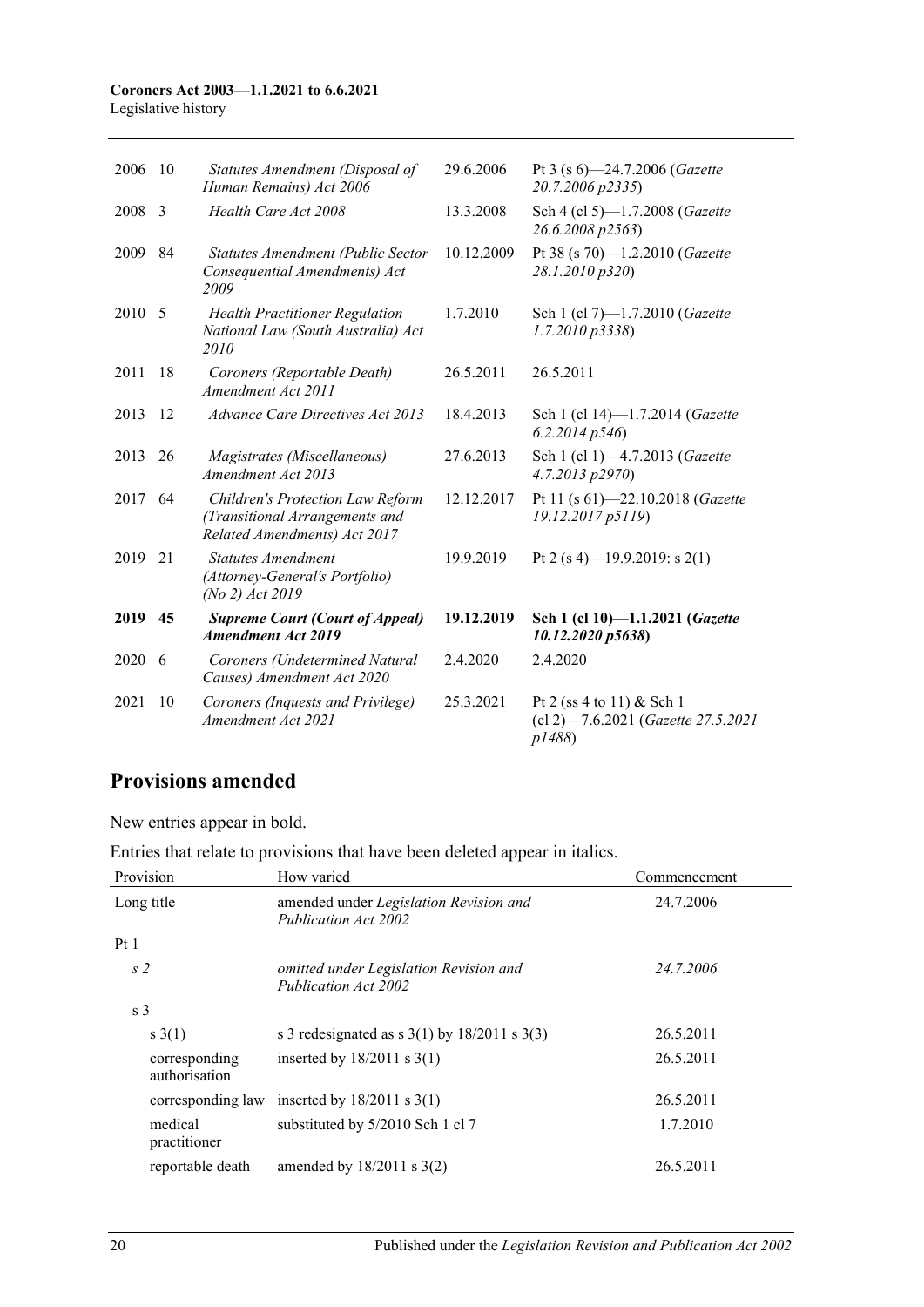#### **1.1.2021 to 6.6.2021—Coroners Act 2003** Legislative history

|                    | amended by 12/2013 Sch 1 cl 14                                 | 1.7.2014   |
|--------------------|----------------------------------------------------------------|------------|
|                    | amended by 64/2017 s 61                                        | 22.10.2018 |
| s(2)               | inserted by $18/2011$ s 3(3)                                   | 26.5.2011  |
| Pt <sub>2</sub>    |                                                                |            |
| s <sub>4</sub>     |                                                                |            |
| s(4(3))            | amended by 26/2013 Sch 1 cl 1                                  | 4.7.2013   |
| Pt 4               |                                                                |            |
| s <sub>21</sub>    |                                                                |            |
| $s \, 21(1)$       | amended by 18/2011 s 4                                         | 26.5.2011  |
| s <sub>23</sub>    |                                                                |            |
| $s\,23(6)$         | amended by 3/2008 Sch 4 cl 5                                   | 1.7.2008   |
| s <sub>27</sub>    |                                                                |            |
| $s\,27(2)$         | amended by 45/2019 Sch 1 cl 10                                 | 1.1.2021   |
| Pt 5               |                                                                |            |
| s 29               |                                                                |            |
| s 29(1)            | s 29 amended and redesignated as s 29(1) by<br>$6/2020$ s 3(1) | 2.4.2020   |
| $ss 29(2)$ and (3) | inserted by $6/2020$ s $3(2)$                                  | 2.4.2020   |
| Pt 6               |                                                                |            |
| s 32               |                                                                |            |
| $s \, 32(1)$       | amended by 10/2006 s 6                                         | 24.7.2006  |
| s 33               |                                                                |            |
| $s \, 33(1)$       | substituted by 21/2019 s 4                                     | 19.9.2019  |
| $s \, 33(2)$       | deleted by 84/2009 s 70                                        | 1.2.2010   |
|                    | inserted by 21/2019 s 4                                        | 19.9.2019  |
| $s \frac{33}{3}$   | deleted by 84/2009 s 70                                        | 1.2.2010   |
| Sch                |                                                                |            |
| $Pts$ $1-15$       | omitted under Legislation Revision and<br>Publication Act 2002 | 24.7.2006  |

# **Transitional etc provisions associated with Act or amendments**

# *Coroners (Undetermined Natural Causes) Amendment Act 2020, Sch 1—Transitional Provision*

#### **1—Operation of amendment**

Section 29 of the *[Coroners Act](http://www.legislation.sa.gov.au/index.aspx?action=legref&type=act&legtitle=Coroners%20Act%202003) 2003* as in force after the commencement of section 3 applies in relation to a reportable death regardless of whether the State Coroner was notified of the death before or after that commencement.

# **Historical versions**

24.7.2006 1.7.2008 1.2.2010